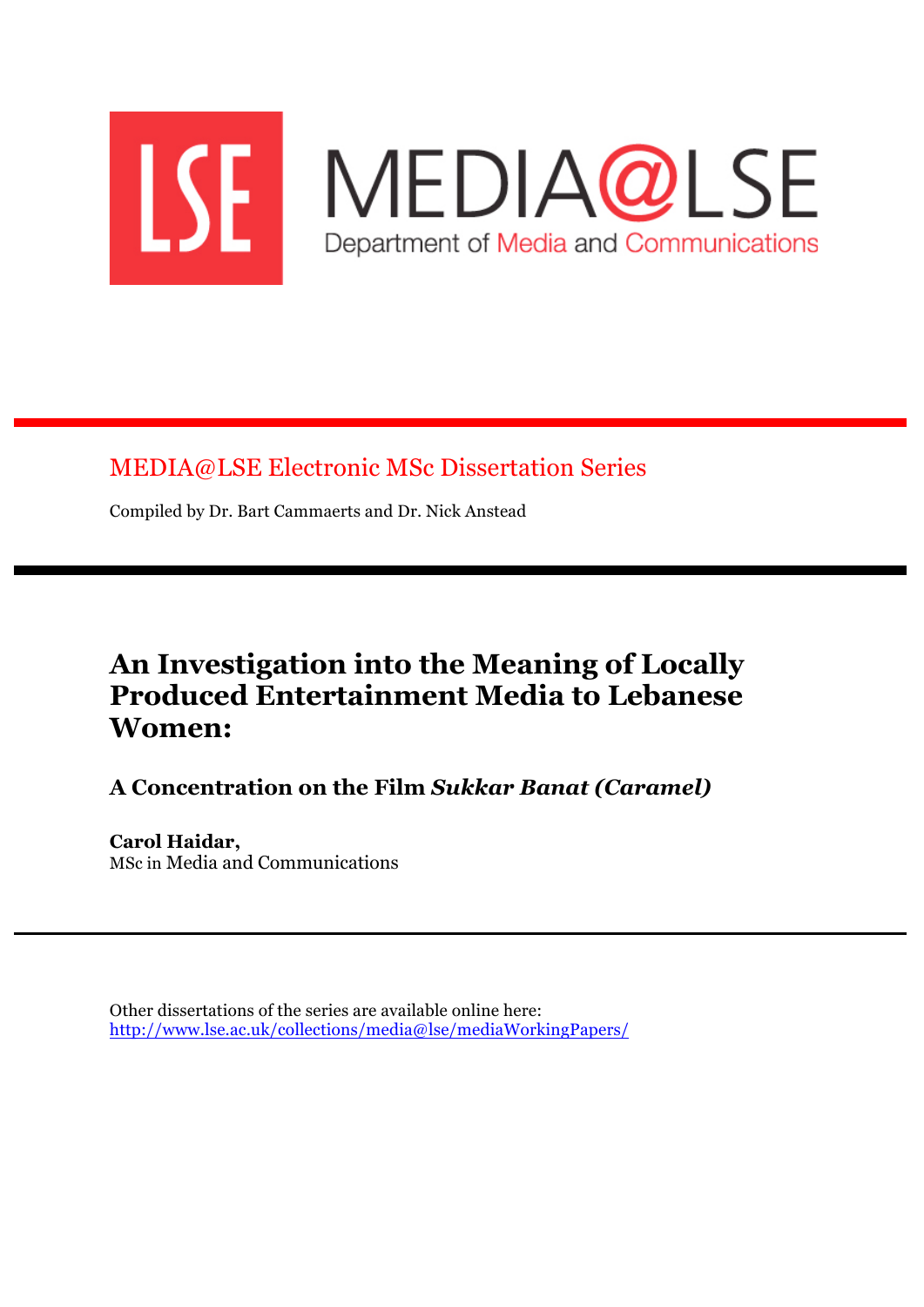**Dissertation submitted to the Department of Media and Communications, London School of Economics and Political Science, August 2010, in partial fulfilment of the requirements for the MSc in Media and Communications. Supervised by Dr. Ellen Helsper.**

Published by Media@LSE, London School of Economics and Political Science ("LSE"), Houghton Street, London WC2A 2AE. The LSE is a School of the University of London. It is a Charity and is incorporated in England as a company limited by guarantee under the Companies Act (Reg number 70527).

Copyright in editorial matter, LSE © 2011

Copyright, Carol Haidar © 2011. The authors have asserted their moral rights.

All rights reserved. No part of this publication may be reproduced, stored in a retrieval system or transmitted in any form or by any means without the prior permission in writing of the publisher nor be issued to the public or circulated in any form of binding or cover other than that in which it is published. In the interests of providing a free flow of debate, views expressed in this dissertation are not necessarily those of the compilers or the LSE.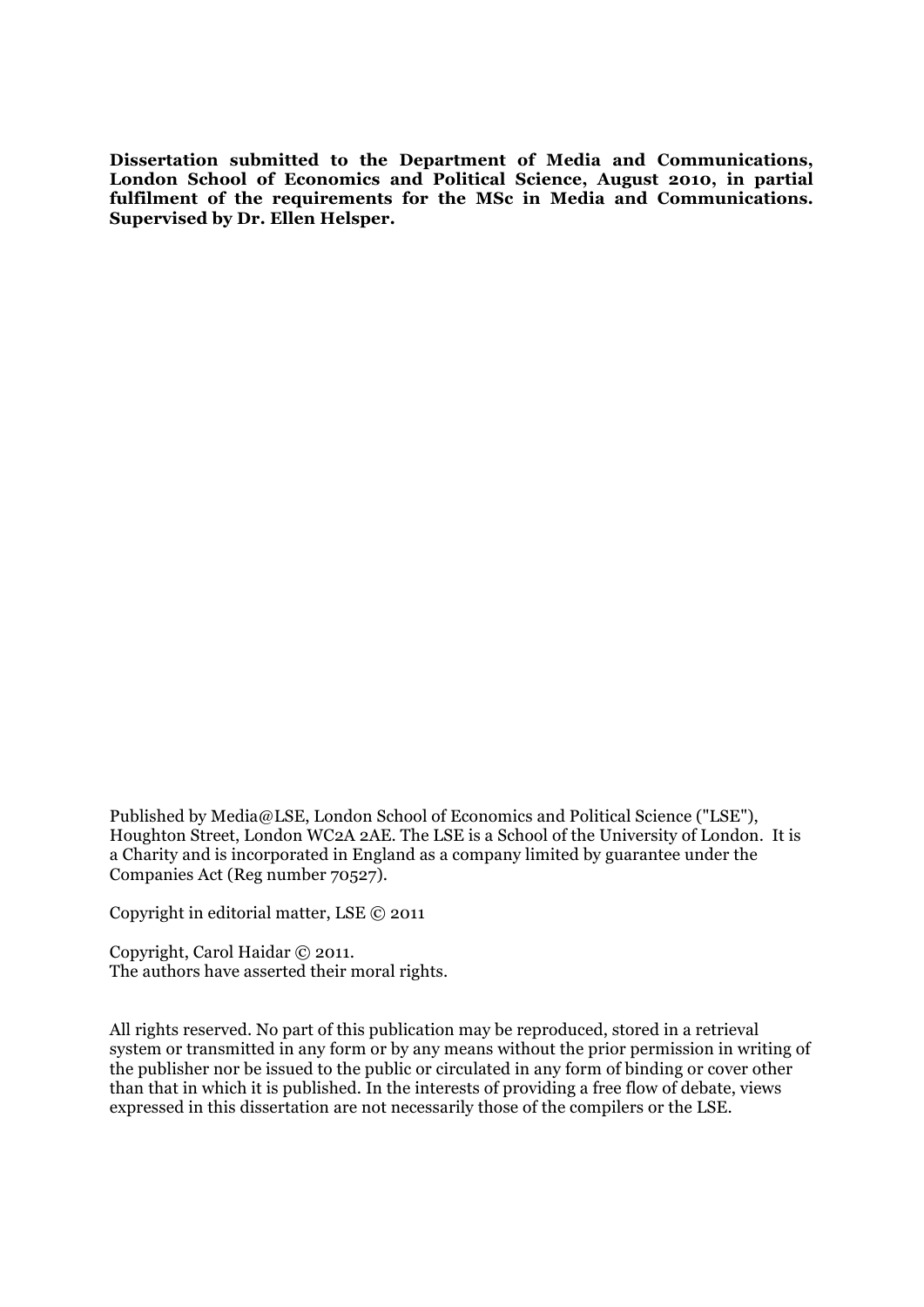## **An Investigation into the Meaning of Locally Produced Entertainment Media to Lebanese Women: A Concentration on the Film** *Sukkar Banat (Caramel)*

## **Carol Haidar**

#### **ABSTRACT**

This dissertation attempts to examine the meaning of locally produced entertainment media to Lebanese women's lives; this question was operationalized by studying the reception of the film Sukkar Banat (Caramel). The entire study was based on theories that came from the fields of sociology and cultural studies of media, all of which were approached from a feminist perspective. The empirical research was conducted through a qualitative methodology, which included eleven face-to-face, semi-structured interviews. The analysis was conducted through a grounded theory approach, using coding and thematic analysis to answer three main sub-questions which in turn answered the main research question. The three sub-questions considered the significance of the film being locally produced, how the 'social taboo' scenes were interpreted and how the film was received in terms of empowerment. Each of these were answered at length, however, the main result of the study was that locally produced films become meaningful to women on several levels. They are used as a tool to safely voice their opinions about social norms, a safeguard from individual consequences of speaking or acting against social norms, and an instrument to help drive social change.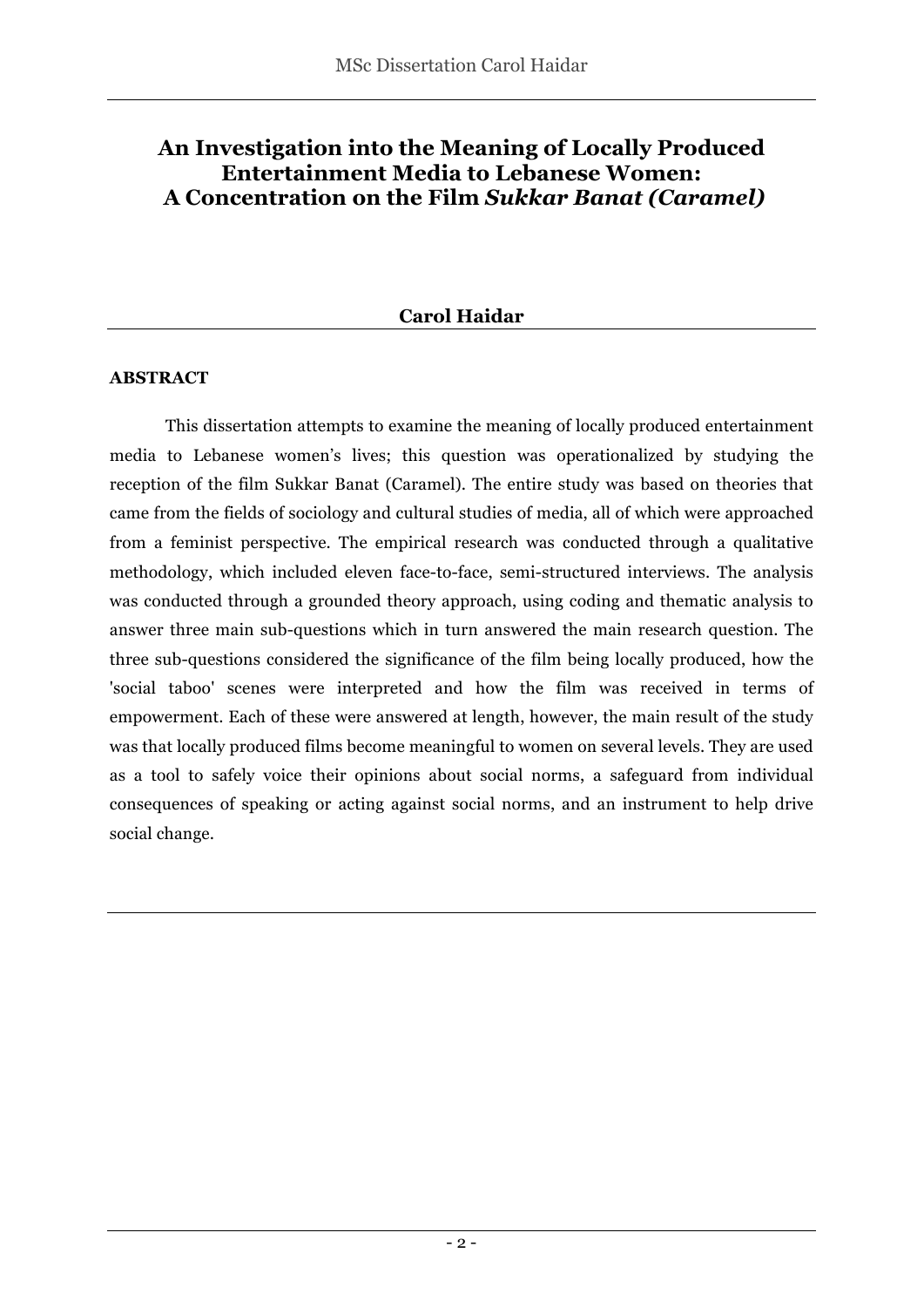#### **INTRODUCTION**

*"I make films for Saudi's. I want to talk to them. Provoke them. Make them think about the issues"* (Haifaa Al-Mansour, Saudi Filmmaker on the cultural issues of women's *abaya*)

 *"I realized there were so many stories no one was telling"* (Ibtisam Maraana, Israeli-Arab Filmmaker on arranged marriages and child custody issues)

> *"We criticize ourselves because we love our society and want to help it improve"* (Buthina Khoury, Palestenian Filmmaker on the issue of honor killings)

*"[This film] was just something I needed to talk about, I needed to express myself as a woman living in this country and just showing things the way they are and its up to you to make your own interpretation about what you see"*

(Nadine Labaki, Lebanese Filmmaker on the issue of social taboos in Lebanon)

The Middle-East is a place where patriarchy and unequal distribution of power amongst the sexes is firmly in place. Gocek explained that patriarchy is the "the privileging of male and elder rights and the use of kinship structures, morality, and idioms to legitimate male and elder privileges" (In: Joseph, 2002, p. 174). The patriarchal organization of domestic relations has given males and elders considerable domestic power over junior family members and females- both over their actions and voicing their opinions. (Joseph, 2002).

However, with the development of communication technologies and more specifically satellite television and imported films, globalization, or more specifically Westernization (Tomlinson, 1999), began to rattle the traditional patriarchical system in the Middle-East. LBC (Lebanese Broadcasting Corporation), launched in 1985, has been a nationally and pan-Arab industry trend-setter reflecting the rise of American style broadcasting by both importing American programs as well as producing shows locally which were adapted from the West (Kraidy and Khalil, 2009). The end products of these Western adapted shows proved to be sites where cultural and social taboos were redefined, and where gender and class roles were renegotiated. Kraidy and Khalil wrote in their book that gender, religion, and youth issues are among the touchiest topics in the Arab world today and television programs that question or depict alternatives to established gender roles routinely stir controversy and are also the very topics that make for a successful program (2009).

Among the many lively debates that take place about Arab television is that which considers television's implications for power balances between women and men. The medium is presented as a potential means for women to exchange ideas and a platform for 'empowerment'. (Sakr, 2007). There have been attempts to provide a lively public for women to discuss their issues beyond traditional roles and social taboos such as, Al-Jazeera's *Lil Nisa' Faqat* (For Women Only), *Kalam Nawa'em* (Women's Talk), and *Al-Makshuf* (In the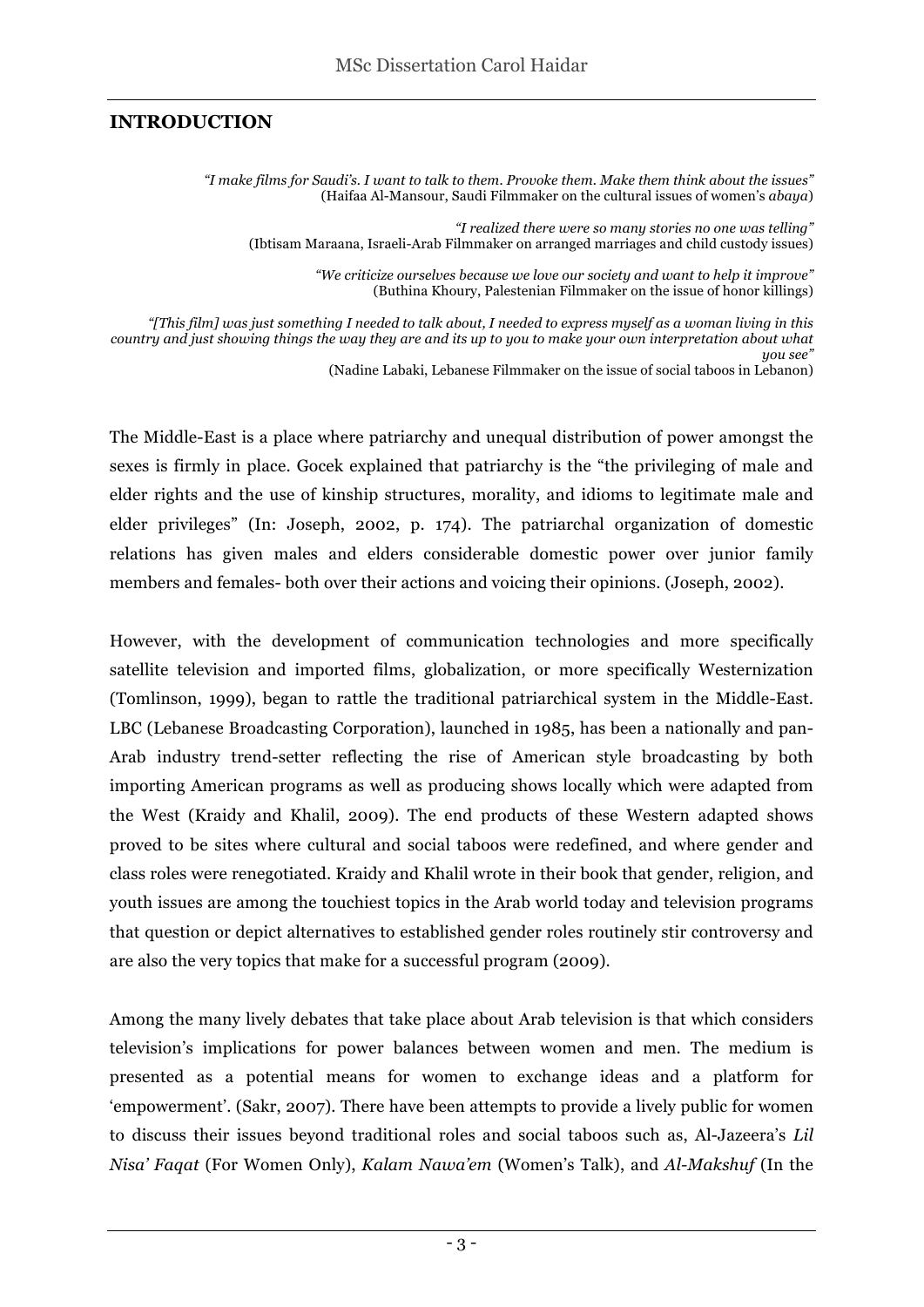Open), however, all of these locally (mainly in Lebanon) produced shows reflecting feminist responsibility have mainly been talk shows. (Kraidy and Khalil, 2009).

Then, in 2007, the film *Sukkar Banat (Caramel)* was released at Cannes Film Festival and was the first feature film to be produced in Lebanon, in Lebanese Arabic and addressed real 'social taboos' and issues women deal with today that became so popular; it is the best selling Lebanese film and second biggest selling Arab film of all time (after *The Yacoubian Building*) (Syria News Wire, 2008). Labaki was the first Lebanese director to take recognize the Westernization of the media taking place in Lebanon and use it to create a film that might not have been acceptable before- a social commentary that deals with sex before marriage, the hymen reinstatement surgery, repressed sexuality, female duty vs. desire, and aging struggles. It is important to note here that the majority of the Lebanese population watch films on television as opposed to going to the cinema thus, for the purposes of this paper the differences between cinema and television does not bare importance and references to television and television audience studies will remain prevalent throughout the paper.

The quotes provided at the beginning of this chapter came from an article celebrating a new voice for women in the conservative, male-dominated Middle-East: Film (Harman, 2008). The article pays much homage to Labaki's *Sukkar Banat* and presents interviews with filmmakers following in her steps. Due to its popularity and strikingly different approach to addressing social issues and challenging traditional gender roles, doing a reception study on the meaning of *Sukkar Banat* to Lebanese women's lives would make an interesting topic to study as well as contribute to the literature in media and communications studies. Furthermore, Sabry wrote a chapter entitled, *In Search of the Arab Present Cultural Tense*, which calls for research within the field of media to be conducted in the Arab world to better understand the present tense of Arab culture. He writes, "There is today no substantial research using empirical methods to examine how Arab audiences interact with the media…Audience research in the Arab world is fragmentary and largely underdeveloped" (Sabry, 2007, p.159), he continues, "What is required is qualitative research with the potential for investigating the social world of Arab audiences and their interpretations of it" (Sabry, 2007, p.160).

Thus, by responding to Sabry's call I was able to inform the literature concerning audience reception studies and Arab culture. The following is a qualitative empirical study on the meaning of locally produced entertainment media with concentration on film *Sukkar Banat*. It is framed in theories from the fields of sociology and cultural media studies, which were approached with a feminist perspective.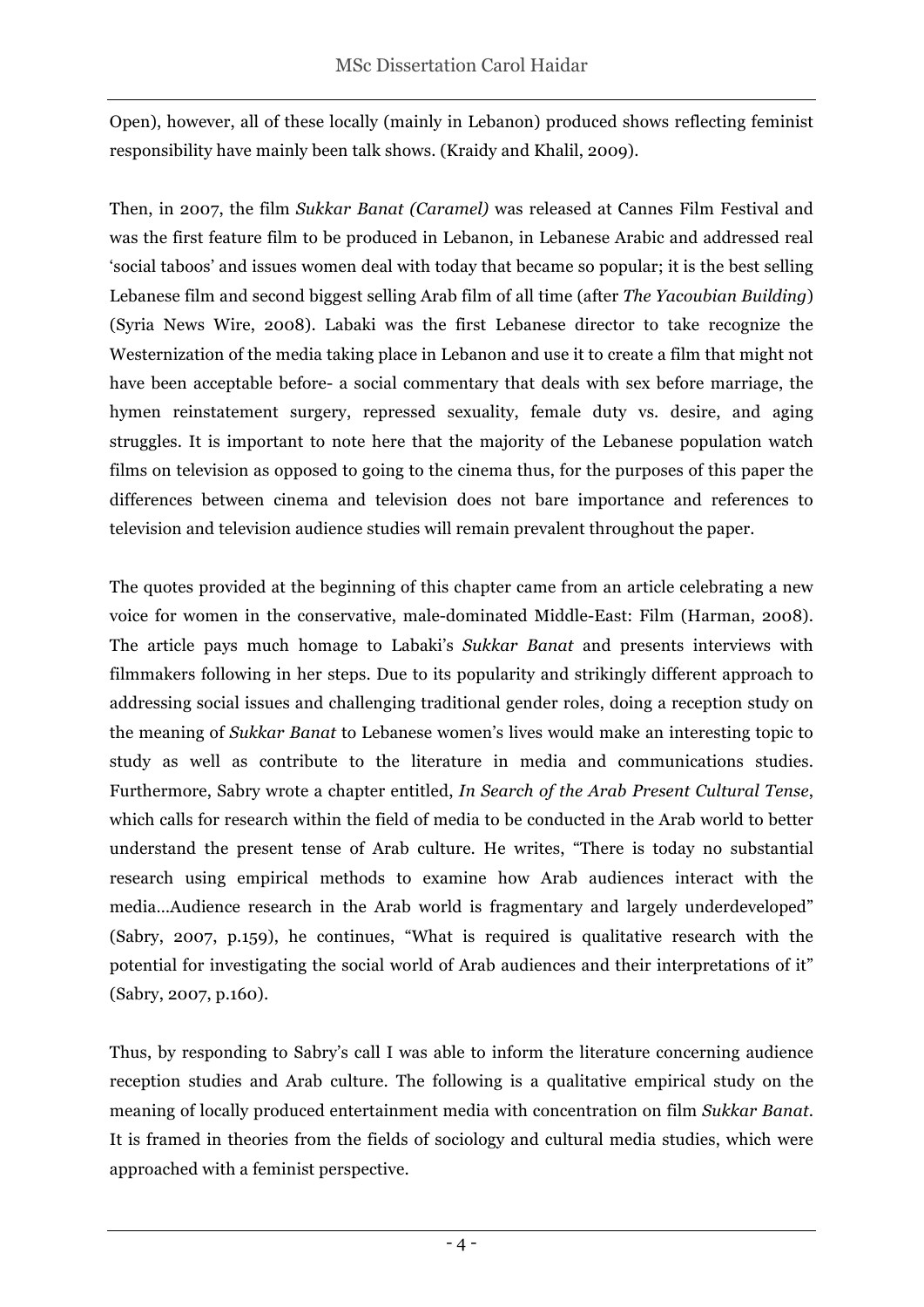### **A FEMINIST PERSPECTIVE**

This chapter puts forth the most relevant viewpoints within each of the theories that this study is based on. First the perspective from which this study is being approached, a feminist perspective, is explained. Then the theories of cultural proximity, gender roles and active audiences are discussed respectively; Previous studies are also referenced all through out the literature review in order to support the relevance of this study. The chapter ends with a statement of the conceptual framework and the research questions and objectives of the study.

Feminist study of media encompasses a variety of media forms, each of which employs a distinct set of issues ascertained by the medium, how it is used, and by the various theoretical and methodological traditions through which scholars have studied the medium (Lotz and Ross, 2004). This study is situated in the theoretical framework of the cultural studies while taken from a feminist perspective. Lotz and Ross argued that theorists who approached the study of media through the theoretical framework of British cultural studies with a feminist perspective can be organized in two areas- studies of soap operas and audience research; this study contributes to the latter of two.

#### **Feminism, Cultural Studies and Previous Studies**

Feminist contributions to media studies have shown that watching television and films have the potential to both contest gender inequality and reproduce it. It is through feminist scholarship that we better understand how women selectively use media to make sense of and inform their own lived experience. (Watkins and Emerson, 2000). A number of studies taken from a feminist perspective have been conducted that show how media is meaningful or empowering to women, however most of them are usually about: the reception of Western television shows in distant countries (like Ang's 1990 study), the reinterpretation and appropriation of dominant ideological meanings of daytime soap (like Mumford's 1995 study) or the meaning of talk shows as providing a public space for women to discuss social issue (like Shattuc's1997 and Manga's 2003 studies). This study contributes to what is already known in this field by looking at the reception of a locally produced (rather than Western) film to local women that deals with women's social issues (challenging patriarchal values) in the form of fictional entertainment film (rather than talk shows/ documentaries/ reality). Furthermore, the study informs the literature on feminist perspective media studies about the Middle-Eastern audience.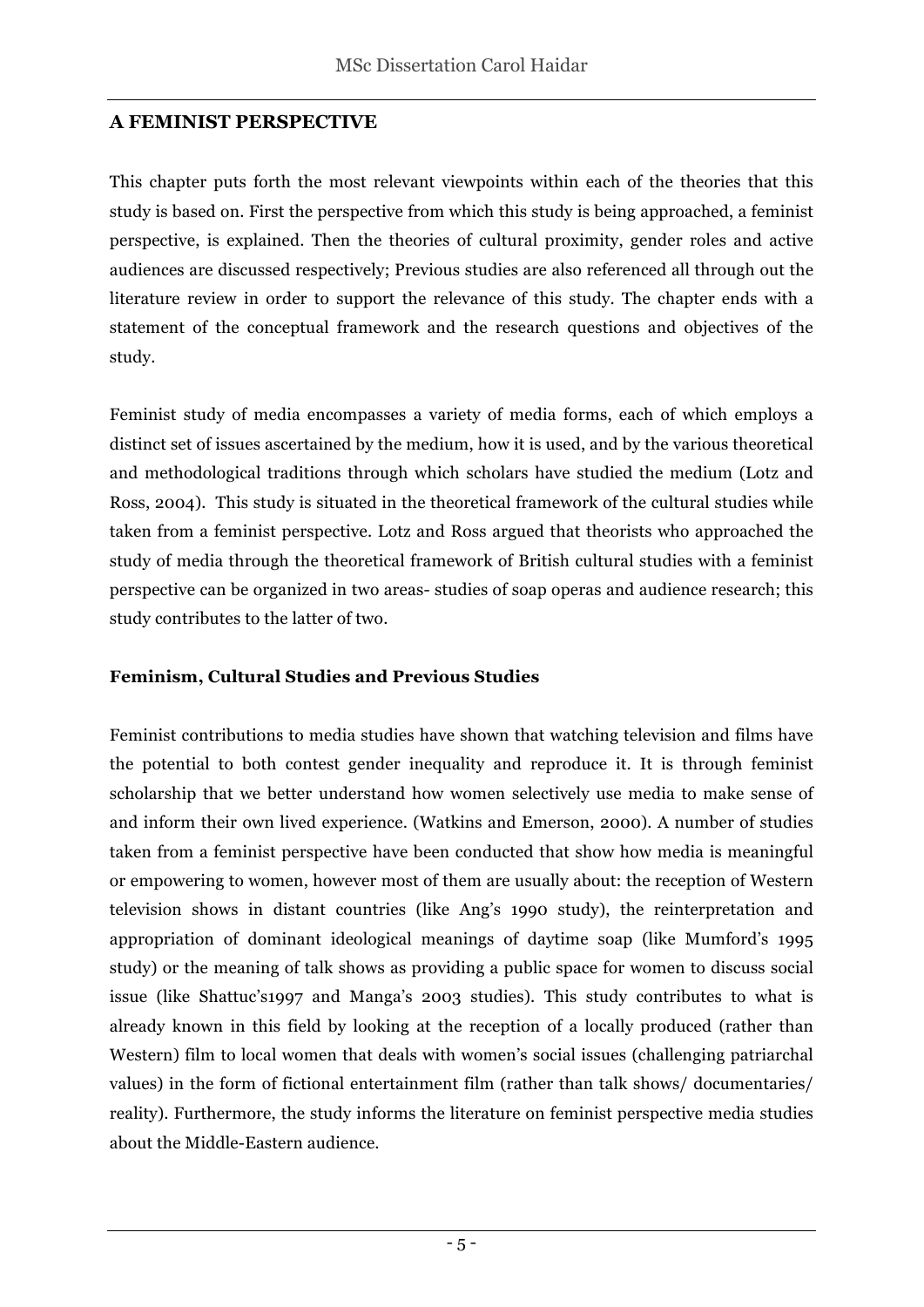#### *Second-Wave Feminism*

"All feminist positions are founded upon the belief that women suffer from systematic social injustices because of their sex and therefore any feminist is…committees to some form of reappraisal of the position of women in society" (Whelehan, 1995, p. 25). The perspective that I am approaching this study with comes from that which deals with anti-patriarchal values and goals of equality between the sexes which are addressed in 'second-wave' feminism. (Laughey, 2007). Before I continue I would like to note that it is recognized that second-wave feminism was a women's liberation movement that took place in the US in the 1960s, however, the very ideals that women were fighting for then, are what Lebanese women are fighting for today and what the film *Sukkar Banat* deals with. Also, due to the lack of an appropriate feminist perspective to come from the Arab world, I am further obliged to apply this Western concept to Arab society.

#### *A Synopsis of the Film*

The film revolves around the lives of five Lebanese women. Layal runs a beauty salon in Beirut, which is where all the stories of the women are tied together, and she is having an affair with a married man even though a bachelor is interested in her. Rima is a Lesbian who likes a customer of theirs. Nisrine, who is a modern compared to the rest of her conservative Muslim family, is engaged to be married but has had pre-marital sex with a different man and has to undergo the hymn reinstatement surgery before the wedding. Jamale is divorced with two children, going through menopause and in denial about her age. Finally, there is Rose, a single old lady that works next door to the salon as a seamstress, she is so busy with taking care of her older sister that she ends up missing her last chance for love.

The film raises several social issues and taboos that question traditional gender roles and patriarchal values in Arab- Lebanese society. The film deals with unofficial inequalities such as family and social issues, which is why the second-wave perspective was deemed the most appropriate perspective for this study. The film does not radically oppose the values and norms of society, rather it just mirrors the issues and each is left to develop their own interpretation, which is why third-wave/post-feminist perspective is not appropriate; nor does the film deal with legal equalities, which is why the first-wave feminist perspective was also deemed inappropriate. (Whelehan, 1995).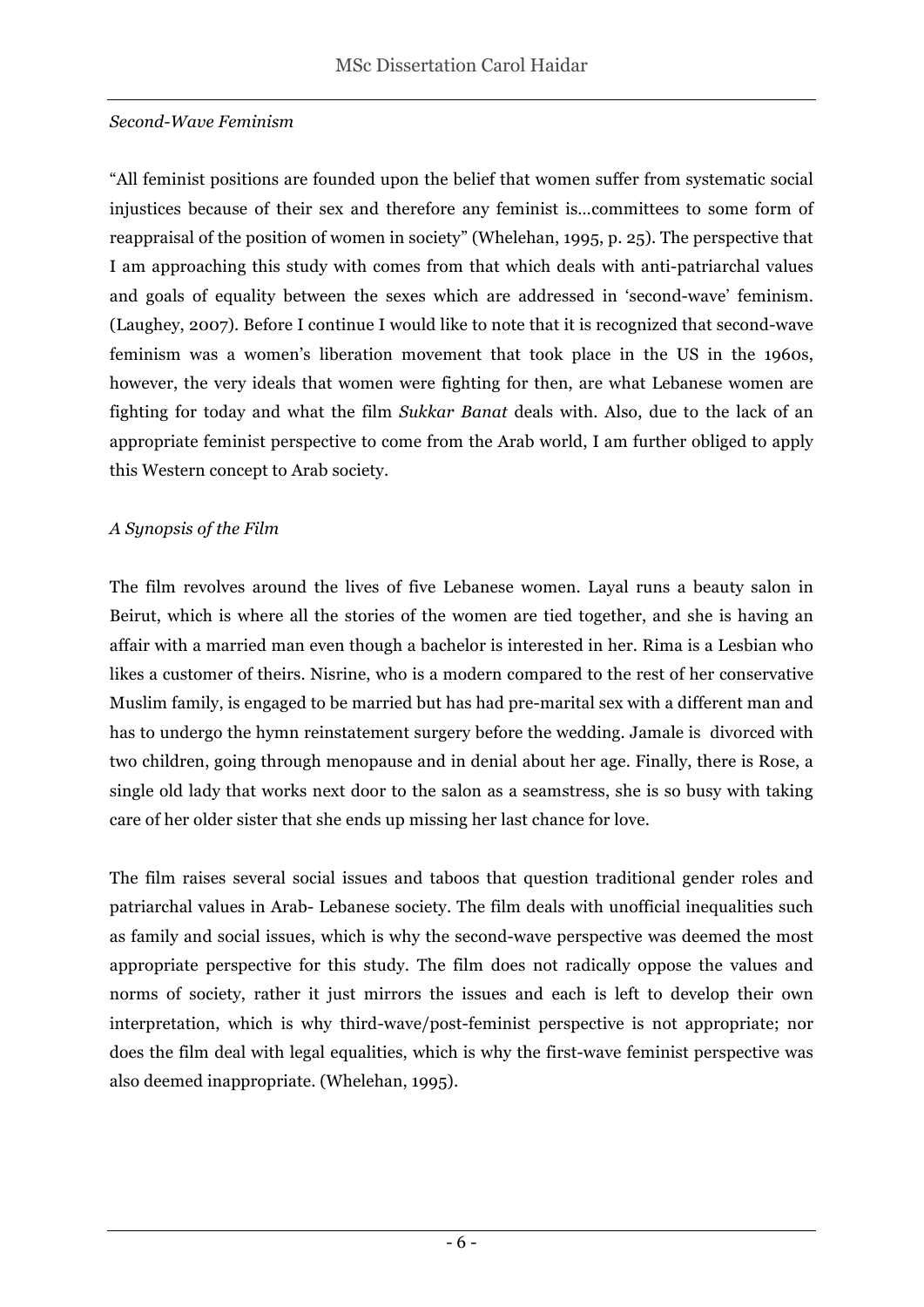#### **Locally Produced Entertainment Media: Cultural Proximity**

As early as 1971, Pool observed that audiences prefer references to their own culture and that they would rather watch nationally produced fiction if it was up to the quality standard offered in North-American programs. Straubhaar also emphasized the importance of local television programming in the early 70s (In: Trepte, 2003). This preference that audiences have for locally produced media has been termed a longing for 'cultural proximity' (Straubhaar, 1991). Straubhaar argued that cultural proximity predicts that locally produced genres, programs that are closest or most directly relevant to the audience in cultural and linguistic terms, will be selected over imported programs.

While cultural proximity is based to a large degree in language, there are other levels of similarity or proximity based in cultural elements such as dress, ethnic types, gestures, body language, type of humor, story pacing, religion etc. (Straubhaar, 2003). There have been a number of studies that support this notion, a few include: Leila Abu-Lughod's (1995) research on the viewing practices of women villagers in Upper Egypt which concluded that local productions are generally more popular than foreign imports, Dhoests (2009) article about multi ethnic communities gave sufficient evidence that people like to see people like themselves in the media and are influenced by them more, and one of the most frequently cited examples in this context contributes to the international popularity of Latin American 'telenovelas', is the audience ratings and prime time slots taken in the schedules in several Southern European countries as well as Spanish speaking audiences or Latino Diaspora communities in the US (Bittereyst and Meers, 2000).

Cultural proximity is important to the research as the film in focus was produced in Lebanon, contained Lebanese actresses and was executed in Lebanese Arabic and humor. This is one the few films to have dealt with social issues and more importantly a women's perspective on the issues that was done to such a high standard and in Lebanese Arabic, as such films would either be imported from the West and dubbed (in Syrian Arabic usually, not even Lebanese) or films produced in a different Arabic dialect. While there may have been a few underground films/shows produced in Lebanese Arabic they did not reach nearly as many people as *Sukkar Banat.* The fact that it was locally produced shortens the distance between what is being said and to whom it is being said to which may impact the manner in which the film's meaning to the viewer is created.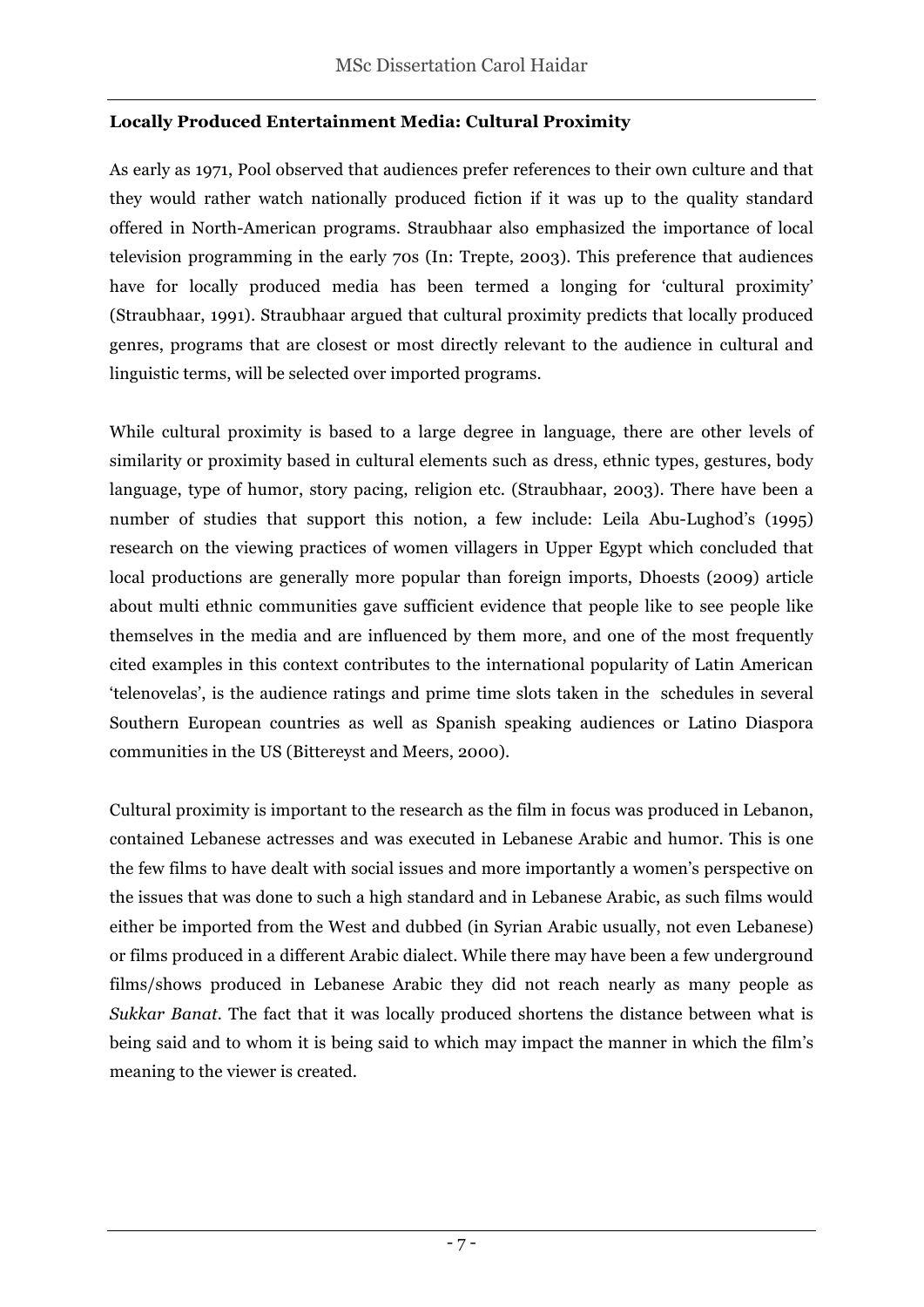#### **Gender Studies: An application to Arab Society and** *Sukkar Banat*

The development of gender studies was triggered by second wave feminism in the late 1960s. It developed critiques in gender inequalities in both personal relationships and social positioning. (Pitcher and Whelehan, 2004). The following is a discussion of the themes from gender studies that apply to Arab- Lebanese society and its relevance within the film.

#### *Gendered Double Standards*

Feminism has long been concerned with the existence of double standards. Feminists have argued that women should enjoy the same citizenship rights and rewards as men do. The concept of the double standards has more recently been associated with the analysis of informal norms and rules of behavior, particularly within sexual culture. (Pitcher and Whelehan, 2004). "The double standard of sexuality means that sexual behavior deemed inappropriate in a woman, and which she is shown social disapproval, may be regarded as appropriate and as praiseworthy in a man" (Pitcher and Whelehan, 2004, p. 34); this is most definitely rings true for Lebanese society. For example Beck and Keddie (1978) explain in their book that in Middle Eastern traditional family, tremendous importance is given to a bride's virginity and they don't usually experience freedom until they are not sexually vulnerable anymore- after menopause, whereas men are actually encouraged to go out with no restrictions from an early age and be sexually active. This concept was addressed through Nisrine's story in the film, who has to get a hymn-reinstatement surgery because she had sex before marriage and can not face telling her fiancé.

#### *Gender Order vs. Patriarchy*

"Gender order is a patterned system of ideological and material practices, performed by individuals in a society, through which power relations between women and men are made, and remade, as meaningful" (Pilcher and Whelehan, 2004, p. 61). The concept was introduced by Jill Mathews and it was born out of her study of the historical construction of femininity. The term gender order refers specifically to the systematic way in which societies turn barely differentiated babies into social men and women and order the patterns of relationships among and between them. She explained that one can refer to a number of relationships within societies, e.g. economic or racial ordering, and thus 'gender order' refers to a particular ordering in social life allowing for isolation in analysis. (Mathews, 1984). While this may apply to Lebanese society and, as Pollert (1996) wrote, this approach recognizes the active part played by individuals in the creation and recreation of gender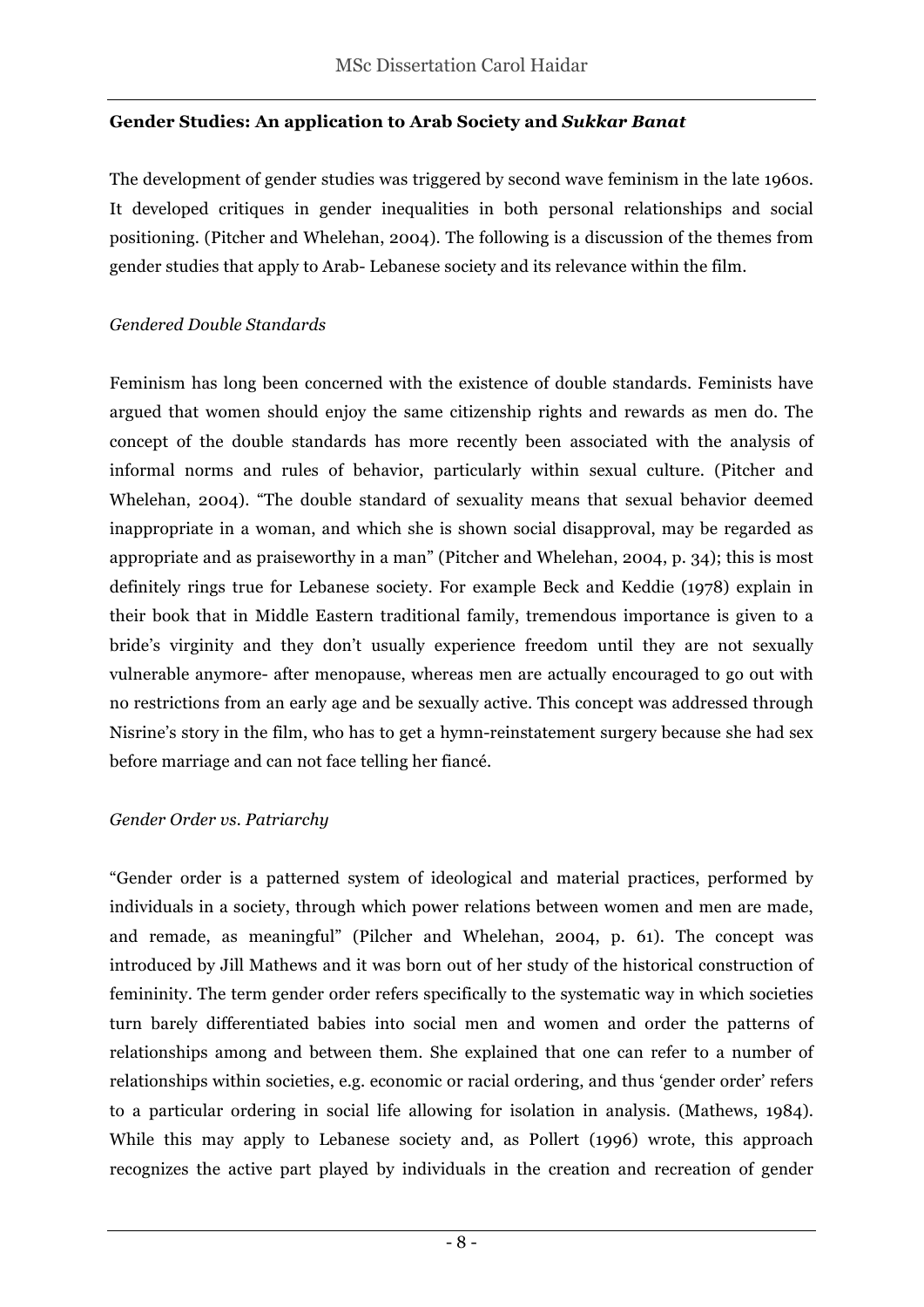relations which allows for possibility of social change, criticism prevails which makes it less applicable to this society.

West (1989) argued that gender roles fails to include either race or ethnicity as key concepts, which led to the labelling of this theory as a 'white social theory of gender'. Furthermore, while the notion of patriarchy gives less agency to individuals it seems to be more applicable to Middle Eastern Arab societies. As Minces (1980, p. 30) wrote in her book entitled, *The House of Obedience: Women in Arab Society*, "from an early childhood girls are taught obedience. This amounts to thorough-going conditioning an is justified by Koran law which lays down that women should be respected but also stipulates that their position is inferior to men's". Patriarchy, according to Pilcher and Whelehan (2004), means rule by the male head of a social unit (family, tribe, etc). The patriarch, typically a societal elder has legitimate power over others in the social unit. However since the earliest twentieth century feminist writers have used to the concept to refer to the social system of masculine domination over women. Of course not all women are subjected to traditional patriarchal values yet as Minces (1980)writes, the effects of modernization and freedom from this system tends to only be in effect with women who have access to genuine education and information or those who are part of higher or 'privileged' classes. Moghadam (2007, p.2) wrote in her book that, "the Middle East is a site of patriarchal ruling… cultural battles and social change…for women this is a time of transition from patriarchy to empowerment". The film *Sukkar Banat* very clearly addresses this masculine domination over women in a variety of ways and I predict that women will refer to it both in explaining the meaning of the film to them as well as the manner in which they decoded it concerning this patriarchal system.

## *Representations of the Female Gender*

One of the most crucial areas of interest brought up by second wave feminists was the issue of representation, and in Lebanon today it is still a very ripe issue. When the issue was first introduced it was argued that the way women perceived themselves and were perceived by others was inescapably shaped by the ways in which images of women were constructed and communicated to the population at large. It was suggested that these images reinforce dominant ideologies of gender difference and the qualities of ideal-type femininity. Feminists at that time were convinced that people were substantially affected by the images they saw and over exaggerated the passivity of the spectator. Much of the work expressed was concerned with stereotyping feminine behavior and physical appearance; this work was extended to wider cultural criticism to show how women and men might be affected by the way gender is represented to them. Representation is still a key issues in all fields but it has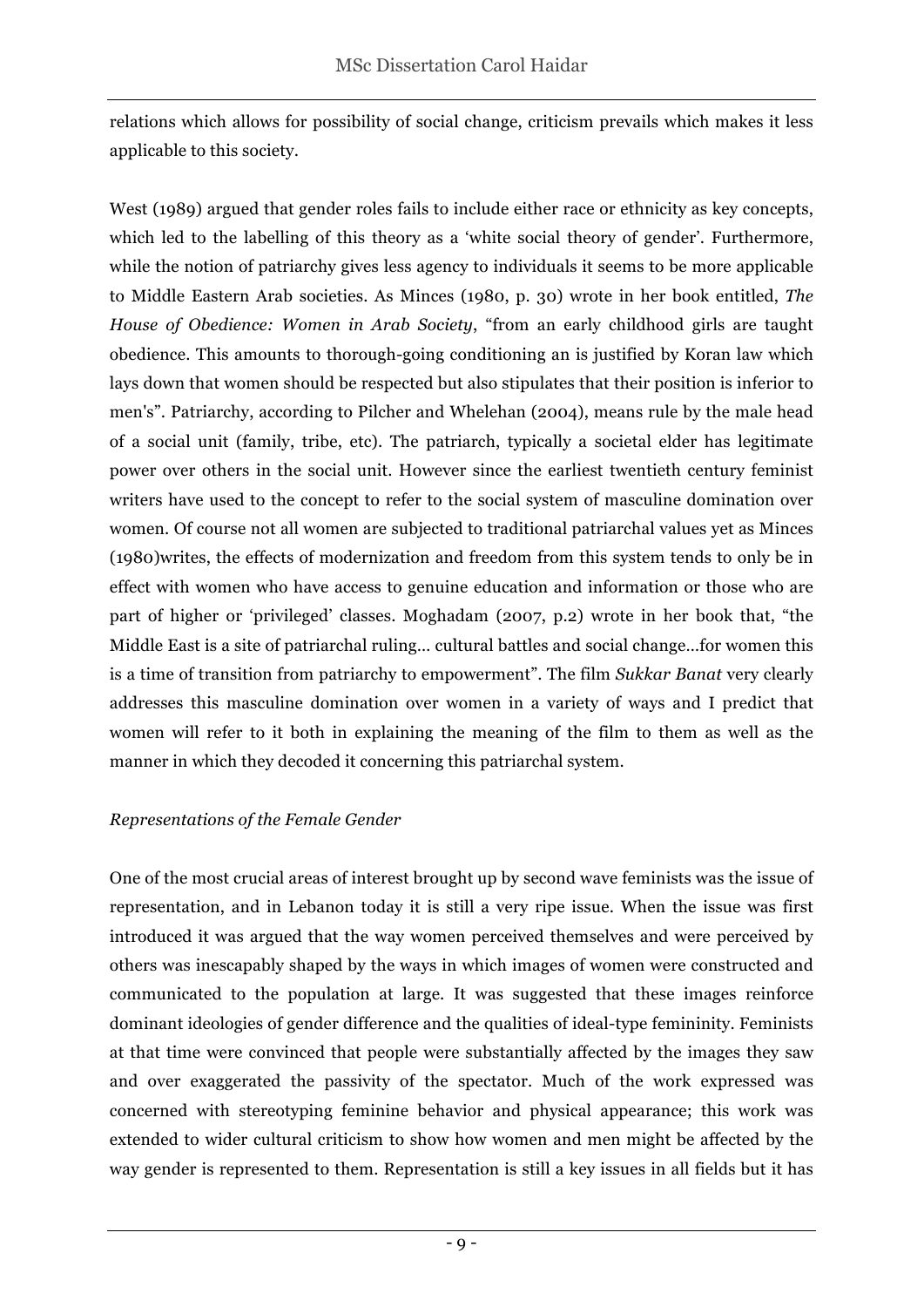grown away from the simplistic notion of the stereotype, and into the way women as viewers can appropriate images to their own ends; that there are many meanings to be yielded and grasped by women. (Pilcher and Whelehan, 2004).

Leila Rahbani (2010, p. 9) wrote in her paper that "misperceptions of women and representing them as sex objects [have been] seen in Arab media for decades". She continued to write about how there has been much concentration either on female roles in media as sex objects or mothers and wives and other images inline with the patriarchal system in Arab society. According to a UNDP report that analyzed the main characteristics of 31 Arab films (mainly in Egyptian films as they produce the most widely received Arab films) produced between the 1990s and 2000. They found that there were major "shortcomings in the presentation and embodiment of the image of women and the confinement of the latter to a number of similar models…[and] women's social political and cultural roles were conspicuously absent from the films, indicating that Arab cinema shows no concern for the evolution of women's positions in Arab societies" (UNDP/ RBAS, 2005, p. 157). From articles and reports such as these it is clear that representation, an issue brought up and dealt with in the 1970s during the second wave of feminism is still an issue being dealt with today in Lebanon, further making this perspective an appropriate one. The film *Sukkar Banat* was produced in Lebanon (as opposed to Egypt where most Arab films are produced) and was the first of its kind to deal with stereotypical as well as challenges to the stereotypical image of women. The film deals with a variety of representation of women (mainly five characters with their respective issues) and one even plays the role of a lesbian. As Pilcher and Whelehan (2004, p. 138) wrote, "for many feminists a greater variety of images of women available in the mainstream would be an important step forward and visibility for [images like] lesbian women is a huge leap".

#### **Active Audiences: A Cultural Studies Approach**

#### *Passive vs. Active Audiences*

Audience response or 'audience reception' studies, as discussed above in the feminist perspective section, views audiences as active rather than a passive and since the debate as to whether audiences are passive or active is over-drawn and much established I will not be addressing this issue. Research within the field, ranging from research on social and demographic links to reception to studies on the encounter between "foreign" cultural texts and local audiences, provide ample evidence that audience reception is an active and selective process whereby viewers negotiate the meaning of a text in ways which are related to their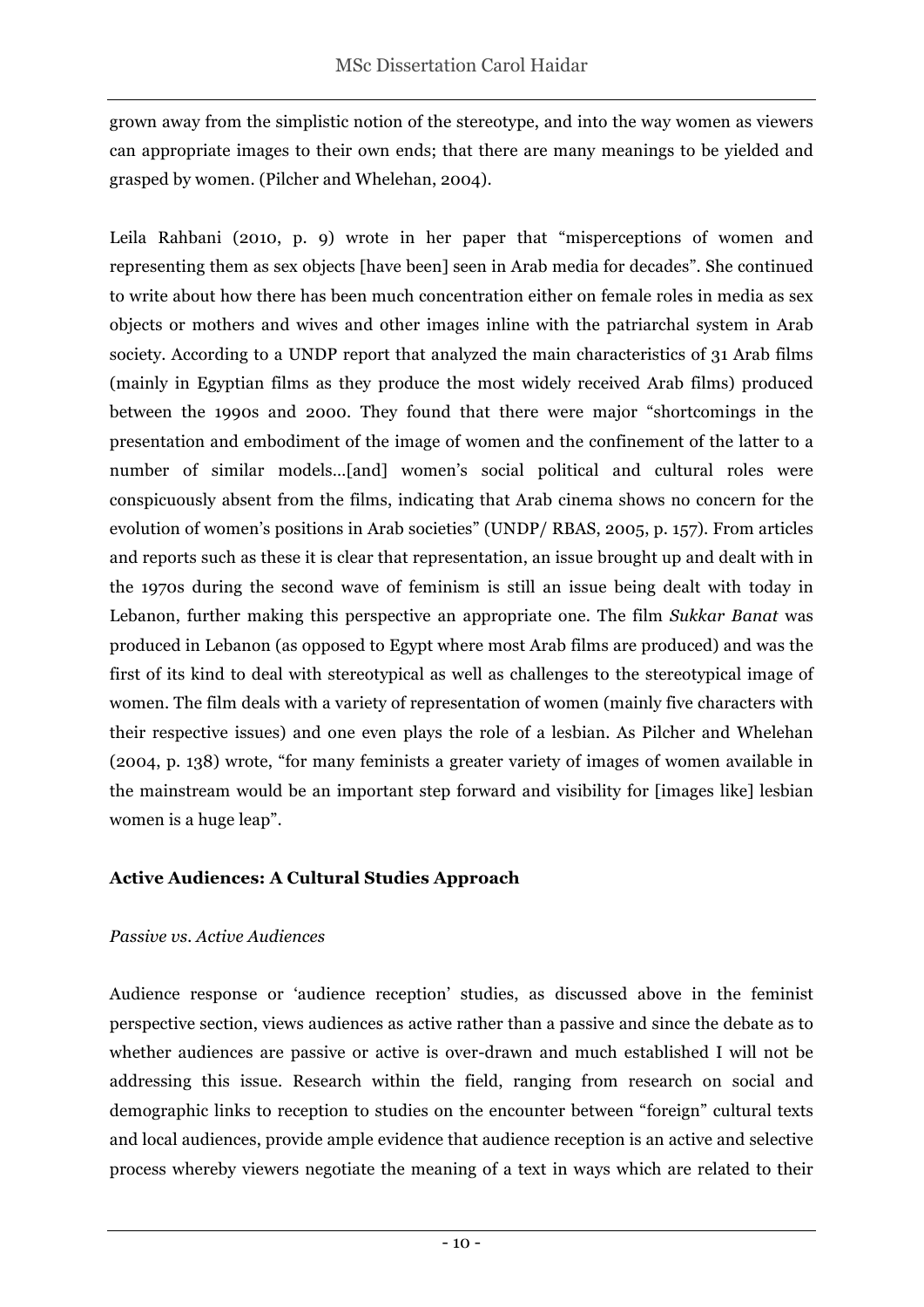social, cultural, and individual experiences (Michelle, 2007). Thus, I immediately reject the Frankfurt School of thought and the administrative model of communications in which audience members are viewed as passive and declare a culturalist approach.

#### *Models of Decoding*

 The cultural studies theorist argues that semiotic and psychoanalytical reading of film tend to isolate the viewer from the text, therefore they are more concerned with asking how cultural systems produce meaning and how ideology is replicated through cultural institutions, practices and texts. (Nelmes, 2003). Models of decoding assist cultural studies theorists understand how meaning is made from institutions. In 1980 Stuart Hall introduced the *encoding*/*decoding* model to integrate text and audience studies. He suggested that media texts are encoded ideologically with a 'preferred meaning' to be decoded by the audience but that the audience has a degree of freedom for their interpretations/decoding. Therefore allowing them to accept the preferred meaning, negotiate it, or reject it (oppositional decoding). (Hall, 1980). Hall's model still holds strong today and is the grounds upon which many theorists have created their models, however concerning this particular study there are much better suited models. However, Michelle (2007, p. 194) criticized Hall by claiming that his categories are "insufficient to accommodate the full range of interpretive modes that can be adopted by audience members at different moments.".

In 1986, Schroder put forth a model including the nature of inferential/transparency in texts, which addressed issues like 'suspension of disbelief' in order to enter into the fiction and partake in its pleasure. However, this type of decoding may be more useful for studies on cross-cultural texts and local reception where as this study is concerned with local texts and local audiences. There were a variety of other models that was also produced such as Corner (1995) and Lewis's (1991) respective models on decoding in terms of *comprehension* and *interpretation* and Dahlgren (1988) noteworthy model on *official* and *personal* modes of decoding. However after careful scrutiny and analysis of my pilot study, Liebes and Katz's model was deemed the most applicable to this study.

#### *The Selected Model: Referential and Critical Decoding*

Liebes and Katz's (1986; 1989; 1990) work is one of the most substantial pieces of work to date and while their study was on cultural differences in the interpretation of American television drama Dallas*,* I found, through the pilot study I conducted, that the audience I was studying were decoding the film in a similar manner to this one. Their model dictates two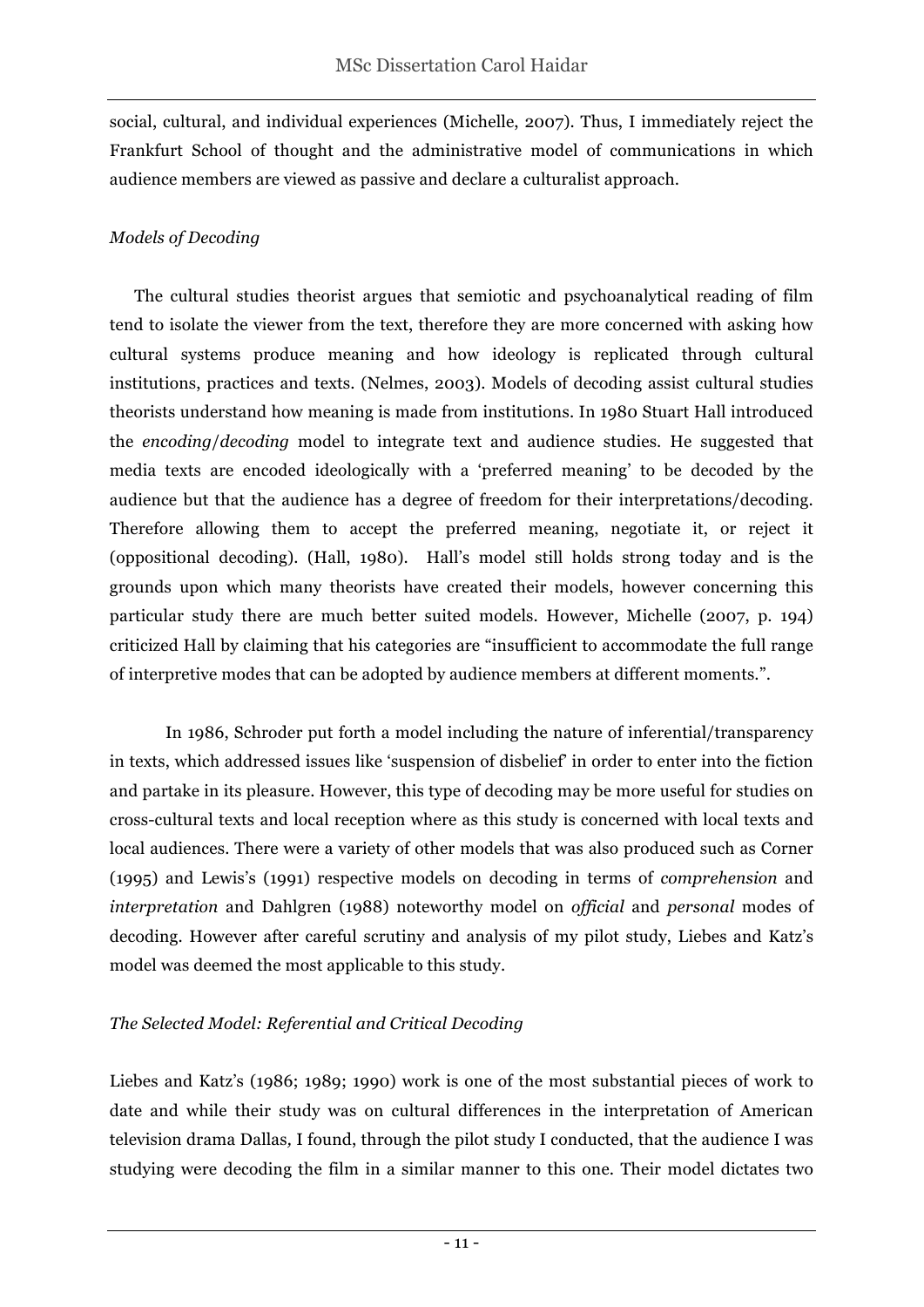ways of decoding: *referential* and *critical*. Referential decoding is when the audience makes connections between the fictional 'reality' depicted on screen and their knowledge of the world. Viewers reading from a referential mode tend to refer to characters as though they were real people and they also compare these characters to people and situations in their own lives. Critical reading is when the audience member is aware of the constructed nature of the program. Most usefully, Leibes and Katz identify two distinct types of critical reading. One is *semantic –* when criticism takes the form of inferences about the text's ideological theme or message, they may also be expressed in comments about aims of producers or viewers' identifications of what could or should have been said, but was not. The other is *syntactic –* a less involved style of viewing, as evident in comments about narrative construction, dramatic functions of characters and so on, which offers a degree of protection from ideological content. (Leibes and Katz, 1986; 1989; 1990). This model is mostly suited to assist in understanding the meaning of *Sukkar Banat* in Lebanese womens' lives because it combines most of the important aspects of interpretation that are offered by previous models and describes the various ways in which I predict these women will decode the film based on the pilot I conducted prior to this study.

#### **CONCEPTUAL FRAMEWORK, RESEARCH QUESTIONS AND OBJECTIVES**

This study is approached from a second wave feminist perspective and is framed in theories from gender studies and cultural proximity and active audiences. The theories from gender studies that were brought to the forefront were those of double standards, patriarchy and representation as they assisted in conveying how Lebanese society functions, where women stand and what the issues are that women face in that society today. Cultural proximity was selected as a key theory as *Sukkar Banat* was produced and received locally and it was the first of its kind to deal with women's social issues and taboos. Finally the theory of active audiences allowed for audiences to be seen as active meaning makers and in this particular study Liebes and Katz's decoding model is applied to how I predict the audience will decode the film. Therefore in this study the model itself will not be scrutinized in the analysis section and looking at the ways in which women decoded rather it is used as a operationalization of the idea that viewers decode and make meaning of films and thus the women interviewed all have their own unique meaning of the film to them.

My Research Question is:

What is the meaning of locally produced entertainment media to Lebanese women's lives?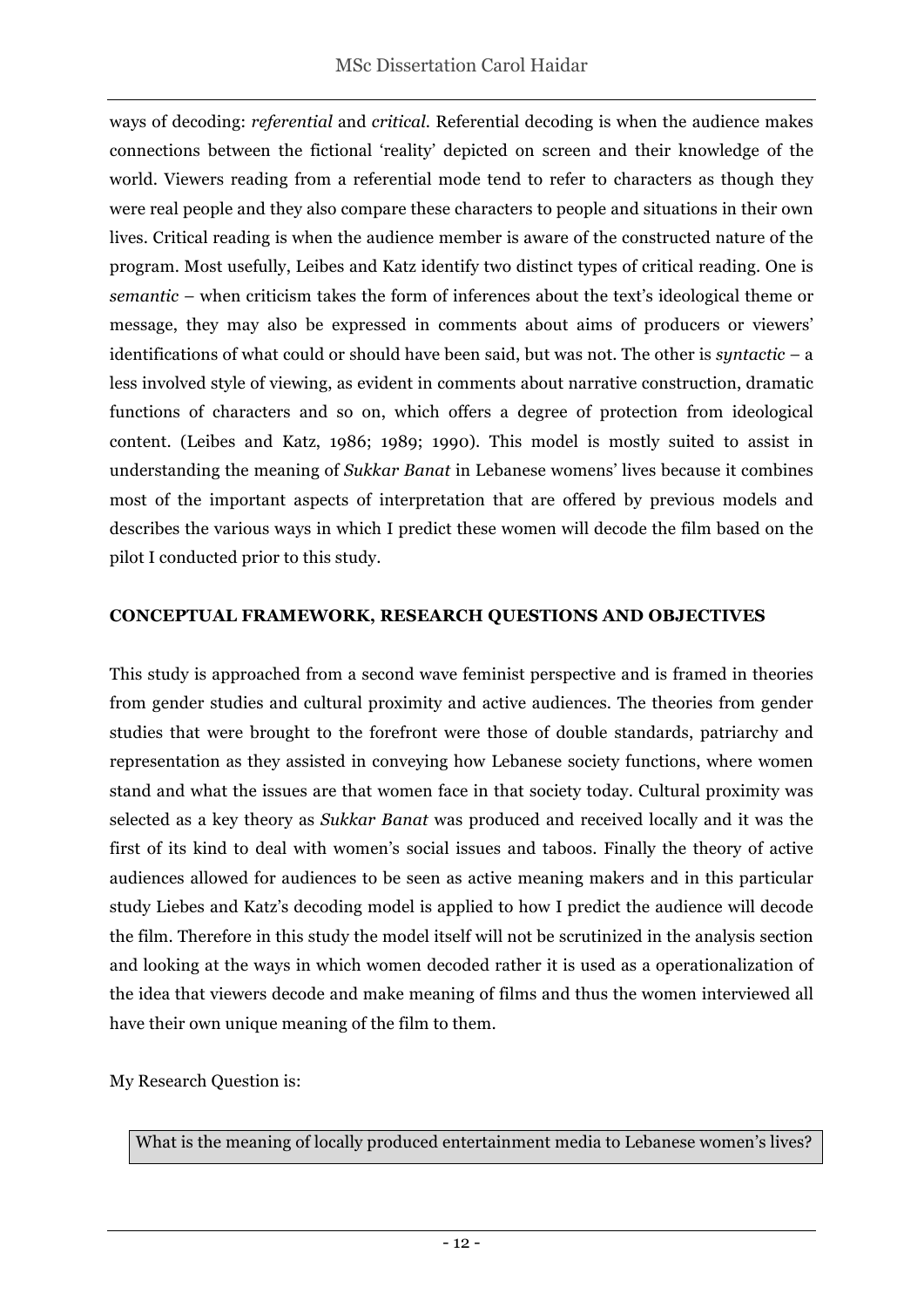The reception of the film Sukkar Banat is studied as an operationalization of the broader research question. My three sub-questions are:

- 1. What is the significance of the film being locally produced?
- 2. How were the scenes dealing with social taboos and issues received?
- 3. How was the film received in terms of empowerment?

Feminist perspectives on audience reception studies has mainly been concerned with the reception of Western film and shows in other cultures or reception in the West or on the meaning of serials such as talk shows and soaps. The concentration on feminist perspectives of locally produced media, especially in the Middle East presents a major gap reception studies. Thus, with this study I will be informing the literature on how Arabs are interacting with the media, as Sabry (2007) suggested researchers should begin to do, as well as contributing to balancing the field of media and communications which is predominately filled with Western perspectives or studies concerning the West.

#### **RESEARCH DESIGN AND METHODOLOGY**

#### **Research Philosophy, Approach and Strategy**

#### *Phenomenological Philosophy*

While the researcher's philosophical worldview and approach remains largely hidden it remains important to be identified. Phenomenology, the philosophy that this method is built upon, is a school of thought that emphasizes a focus on people's subjective experiences and interpretations of the world. (Creswell, 2009). Phenomenology contributes to deeper understanding of lived experiences by revealing taken for granted assumptions about these ways of knowing. Thus, the philosophy is applicable as the focus of this study is on the subjective meaning of the film *Sukkar Banat* to a variety of Lebanese women and how their understanding of Lebanese culture and gender is appropriated in this process.

#### *Grounded Theory Approach*

Grounded theory is a systematic qualitative research approach in the social sciences emphasizing generation of theory from data in the process of conducting research (Martin et al, 1986). It is used to build theory rather than test it (Patton, 2002). There are two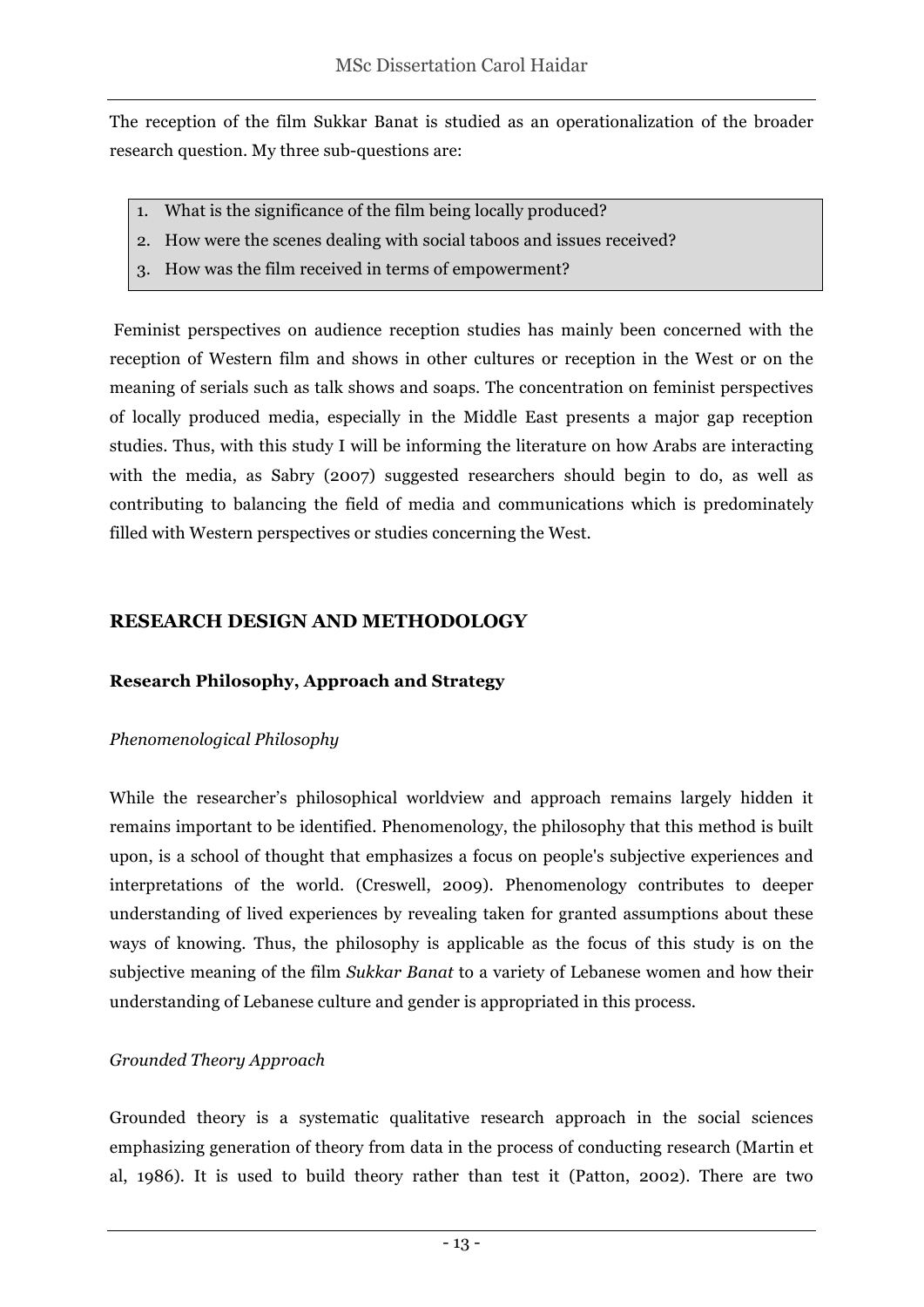perspectives that have emerged within this method: objectivist and constructivist. I have assumed the role of a constructivist qualitative researcher in that I deny the existence of an objective reality and instead assert that, "realities are social constructions of the mind, and that there exists as many such constructions as there are individuals [although clearly many constructions will be shared]" (Guba and Lincoln, 1989, p. 43). Thus, instead of searching for a "truth" I am more interested in understanding how each individual makes meaning of the film and how their social context plays a role in doing that. Furthermore, in taking a constructivist grounded approach I immersed myself into the data and became a co-producer of meaning. The reason in doing this is to enrich the data by making meaning of and rendering participants' experiences into readable theoretical interpretations. (Charmaz, 2001).

#### *Exploratory Strategy and Semi-Structured Interview Method*

The research strategy chosen was exploratory as it is a valuable means of finding out "what's happening; to seek new insights; to ask questions and to assess phenomena in a new light" (Robson, 1993, p. 42). Exploratory research goes hand in hand with the phenomenological philosophy and grounded theory method as it is interpretive in nature rather than scientific or positivist. The data collection method chosen was the semi-structured, in-depth interview. This was deemed appropriate as it places more emphasis on exploring a person's answers in depth allowing for lengthy responses that would assist me in understanding the reasoning behind their answers (Lewis et al, 2000; Mason, 2002; Arksey and Knight, 1999).

Quantitative methods such as surveys or qualitative methods such as structured interviews would not have been sufficient as they do not allow free interaction between the interviewer and the respondent, neither do they allow for opportunities of clarification (Reinharz, 1992). As for ethnography, the method was considered to only be advantageous as a supplement to the interviews but would not have been sufficient enough on its own to explore the research questions effectively. Content analysis was also deemed inappropriate as the study was focusing on what the meaning of the film was to women as opposed to representations of women and Lebanese society within the film. Face-to-face interviewing was specifically chosen because it allowed for "thick description", which explained the context (body language, tone of voice, etc) in addition to the speech (Geertz, 1973); this was important as Arab cultures use a lot of gestures and expressions that add deeper meaning to words.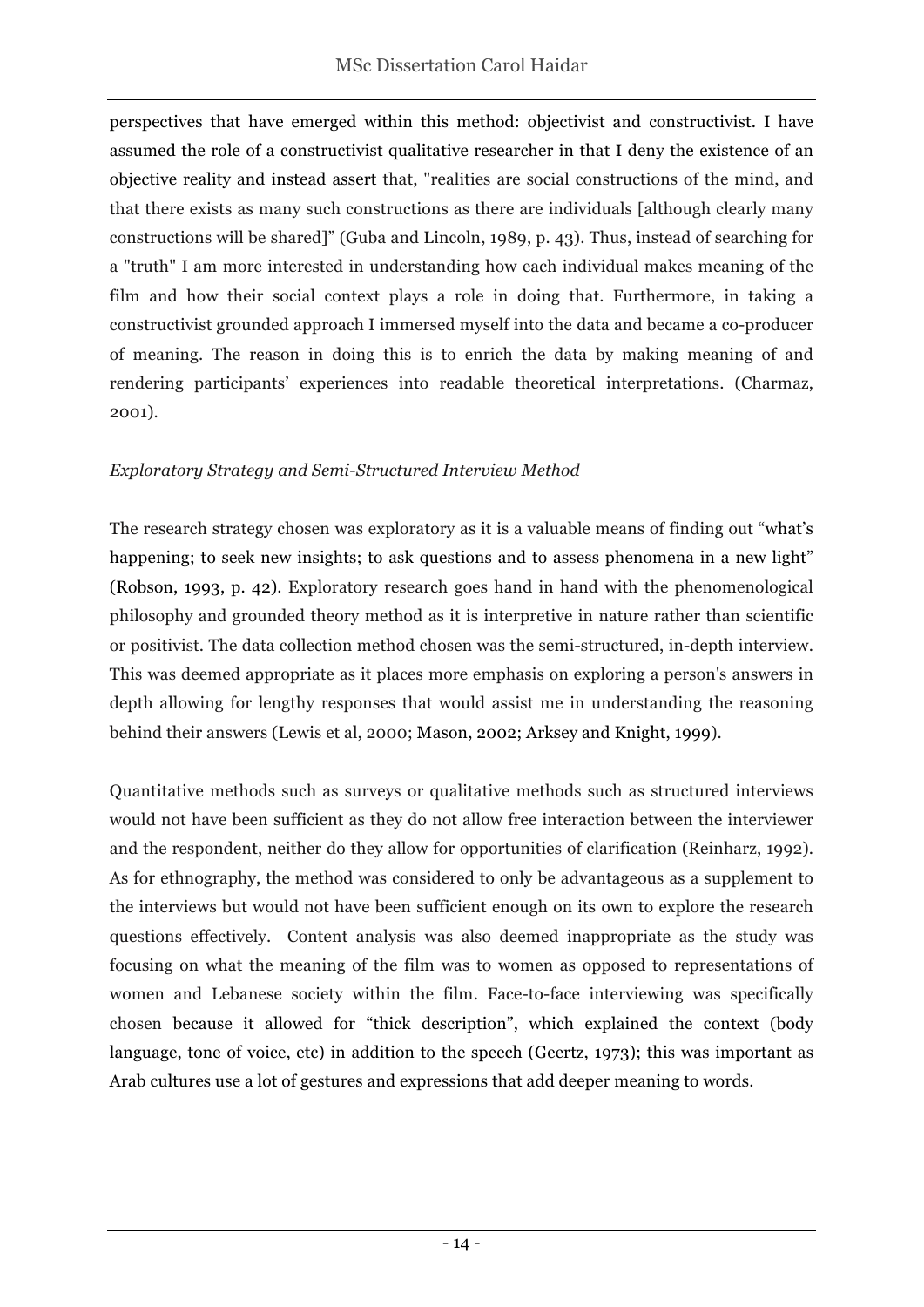#### **The Credibility of Research Findings: Reliability and Validity**

A number of techniques were employed to enhance reliability and validity such as building 'rapport', a relation of respect and trust that stimulates and facilitates the participant's articulation of her experience, and following the interviewee's lead concerning posture, speed of speech and language- conscious decisions of what language I spoke were contingent upon what the interviewee would speak in (O'Connor and Seymour, 2002; Van Zoonen, 1994). Prompts that encourage informants to illustrate, expand and clarify their initial responses also contributes to validity (Arskey and Knight, 1999), therefore "probing questions" and "follow-up questions" were used through out the interviews. Truth-value was another aspect that was accounted for in two ways. First, via a consent form the interviewee's were assured them of their anonymity, which allowed them to relax and speak more openly (Healey and Rawlinson, 1994). Second, by providing fair translations for interviews that were in Arabic. I translated the interviews myself which was the best option as I am a native and therefore understand the deeper meanings behind what was said however I tried to remain as objective as I could and asked for a second opinion on aspects that I was unsure of. (Temple and Young, 2004).

Neutrality was a difficult task but was achieved through a balancing act. I had to be perceived as Lebanese enough so that my interviewee's felt that I could understand them and the cultural aspects they were referring to and at the same time I had to appear Western enough so that the women would not feel as though I was judging them or feel as though they couldn't trust me, especially concerning issues related to sex (Goffman, 1959). Cassell (2005) wrote that the constant negotiation of multiple identities on the researchers behalf has an impact on the validity and reliability of data and findings, in that it shapes the data collected and not collected and interpretations made and not made. Therefore the 'balancing act' conducted may present a limitation of this research, although this was perceived as the best way to proceed.

#### **Sampling Method**

Researchers who take a grounded theory approach usually adapt a theoretical sampling method (Charmaz, 2008) however due to time constraints and the fact that a pilot had been conducted earlier which gave me insights as to what my sample should be, I decided to apply heterogeneous purposive sampling instead. Purposive sampling allows the researcher to select the respondents for the study because they illustrate some of the qualities that they are interested in (Silverman, 2000). Purposive sampling assists in choosing valid and reliable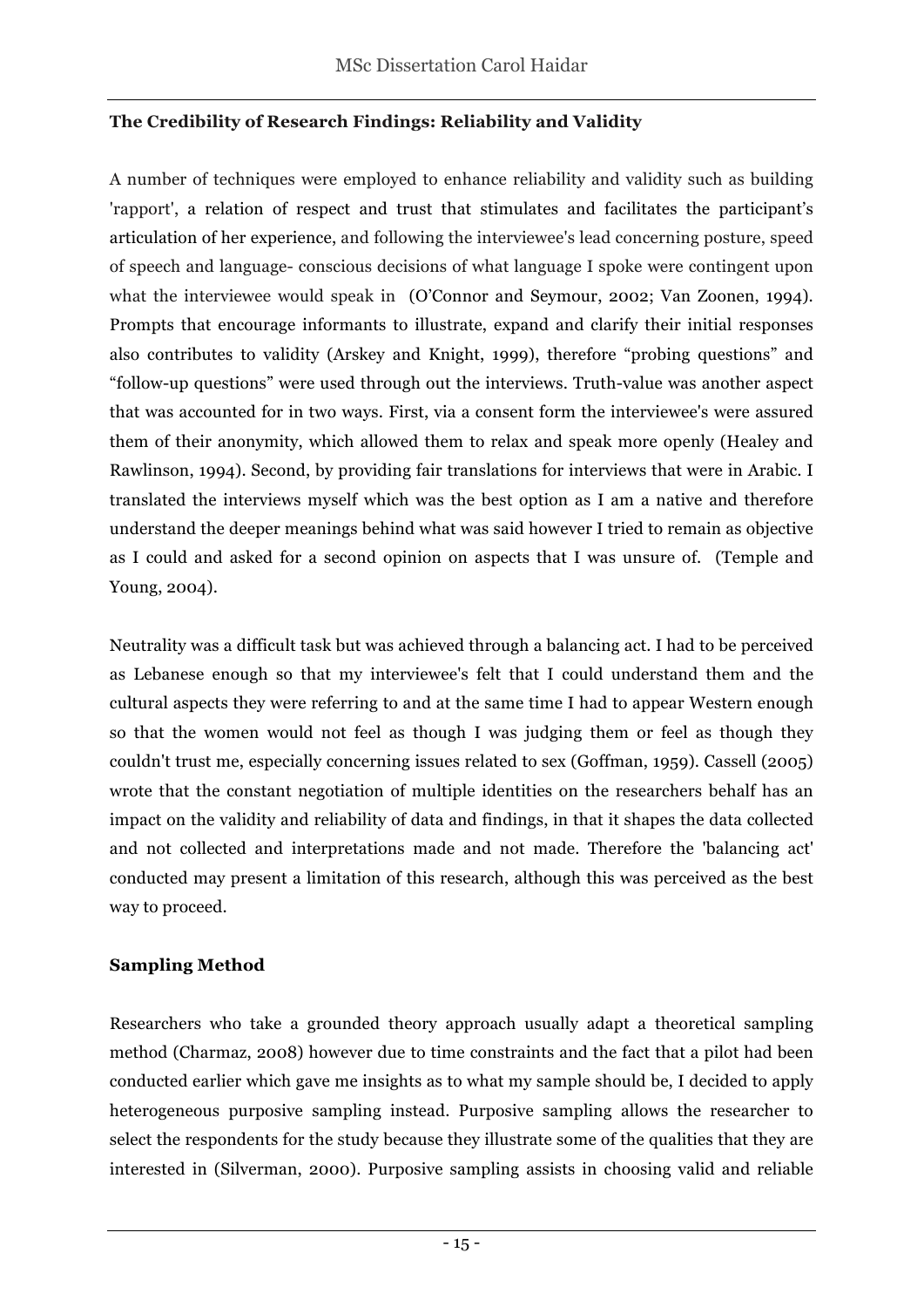interviewees according to the research questions and objectives. Furthermore, it works particularly well when the data to be collected is qualitative (Patton, 1990).

Criteria for the selection of the respondents were decided upon prior to the selection and had two principle aims. The first was "to ensure that all the key constituencies of relevance to the subject matter are covered" (Ritchie et al, 2003, p.79). Therefore, all of the respondents selected had to be female and had watched *Sukkar Banat,* whether they liked it or not. The women also had to be Lebanese and lived most of their lives in Lebanon to ensure that they understood the culture and women's issues and in essence were a part of it. Women from the age of 22 till 56 were interviewed; a total of 11 people were interviewed. While I was reluctant to stop data collection at 11 interviewees I was only able to fly to Lebanon to conduct the interviews for a limited amount of time and thus was constrained by this factor. However, a number of themes became recurrent throughout the interviews and therefore it was deemed ok to end collection then.

The second principle was "to ensure that, within each of the key criteria, some diversity is included so that the impact of the characteristic concerned [could] be explored" (Ritchie et al, 2003, p. 79). Thus, I made sure to select people from various religions, education and class statuses, although it was very difficult to reach lower class and poorly educated people and those who I did reach had not seen the film so the study was limited in this respect and only involved the middle and upper middle class's opinions. In order to find these women I employed convenience sampling, which is when people are selected based on their availability and willingness to respond. While it may be considered a weak form of sampling there are precautions that researchers can take to minimize limitations of reliability such as making sure the sample included all of the criteria I needed as well as eliminating bias in the selection. (Gravetter and Forzano, 2009). To do this I went to different areas in Lebanon (as the country is sectioned according to religion, and class) and went to various hair/ waxing salons and schools and chatted with the women there (mothers, teachers, clients, hairdressers). I also went to my parent's acquaintance's offices and spoke to them and their colleagues and those who showed interest allowed me to interview them in the office. Also acquaintances of friend's and family allowed me to go to their homes and interview them there. It is important to note here though that I never interviewed any friends or family of my own as that would decrease the validity and reliability of the study.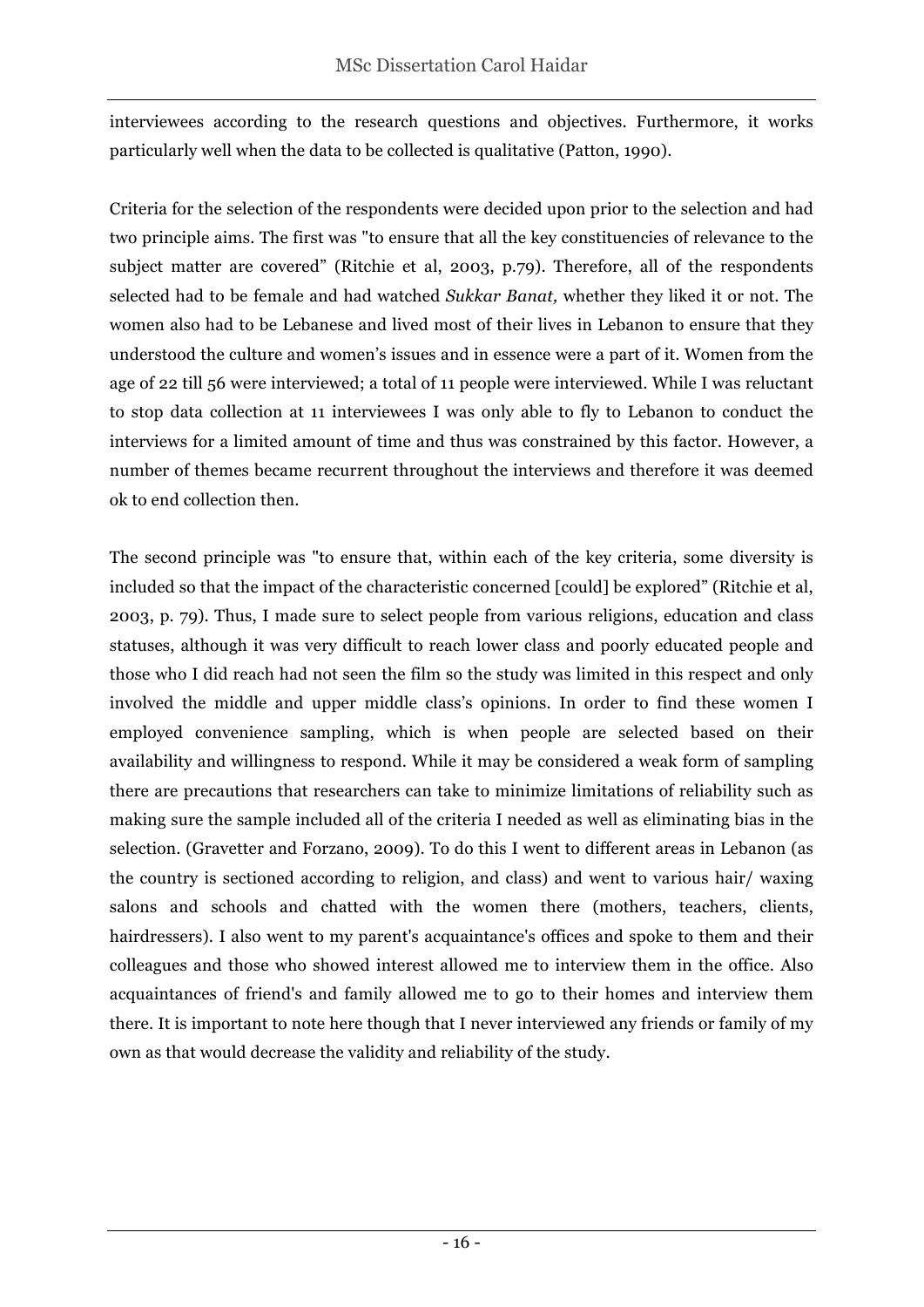#### **Design of Research Tools**

#### *Pilot*

The pilot study conducted not only supported the relevance of this study but it also produced information that allowed me to ameliorate it. Firstly, it showed that my sample should consist of women who spoke Arabic as their first language and lived most of their lives in the Middle-East to ensure they understood and were a part of the Arab mentality as I am interested in the meaning of the film to these women as opposed to women who are Westernized. Second, the pilot revealed that even the women that really enjoyed the film were having trouble recalling aspects of it therefore I used stills from various points of the film and of each character and they were shown to the respondents as the interview progressed- this helped their memory and conversation flow. Finally, new questions were brought to the fore due to this pilot both in terms of questions to be asked during the interviews and areas of interest for the sub-questions of the research.

#### *Topic Guide*

The topic guide was structured into three main sections each corresponding to the subquestions being asked in the study. Each section consisted of questions pertaining to the area of the sub-question. Following Bryman's advice the topic guide was structured so that the topics followed a certain order so the questions flowed and that the language used was comprehensible and not leading (2008). The questions in the topic guide were sculpted according to Kavale's nine types of questions, i.e. introductory, indirect, etc (1996). The interviews each lasted about 45 minutes and I recorded each of them with a voice recorder and then transcribed them fully using thick description.

#### *Analysis Method*

Grounded theory dictates that coding is an essential first step to analyzing data and it is a multi-step process. My initial coding was sparked by a set of 'sensitizing concepts' that reflected the disciplinary assumptions and theoretical concepts that the study was based on. Once this initial step of coding was established, the second step- selective coding- was applied where the most frequently appearing initial codes were synthesized and conceptualized (Charmaz, 2003). Then the "factual" data gathered from coding was interpreted into meaningful themes (Coffey and Atkinson, 1996; Wolcott, 1994). These themes were then used to answer the research questions.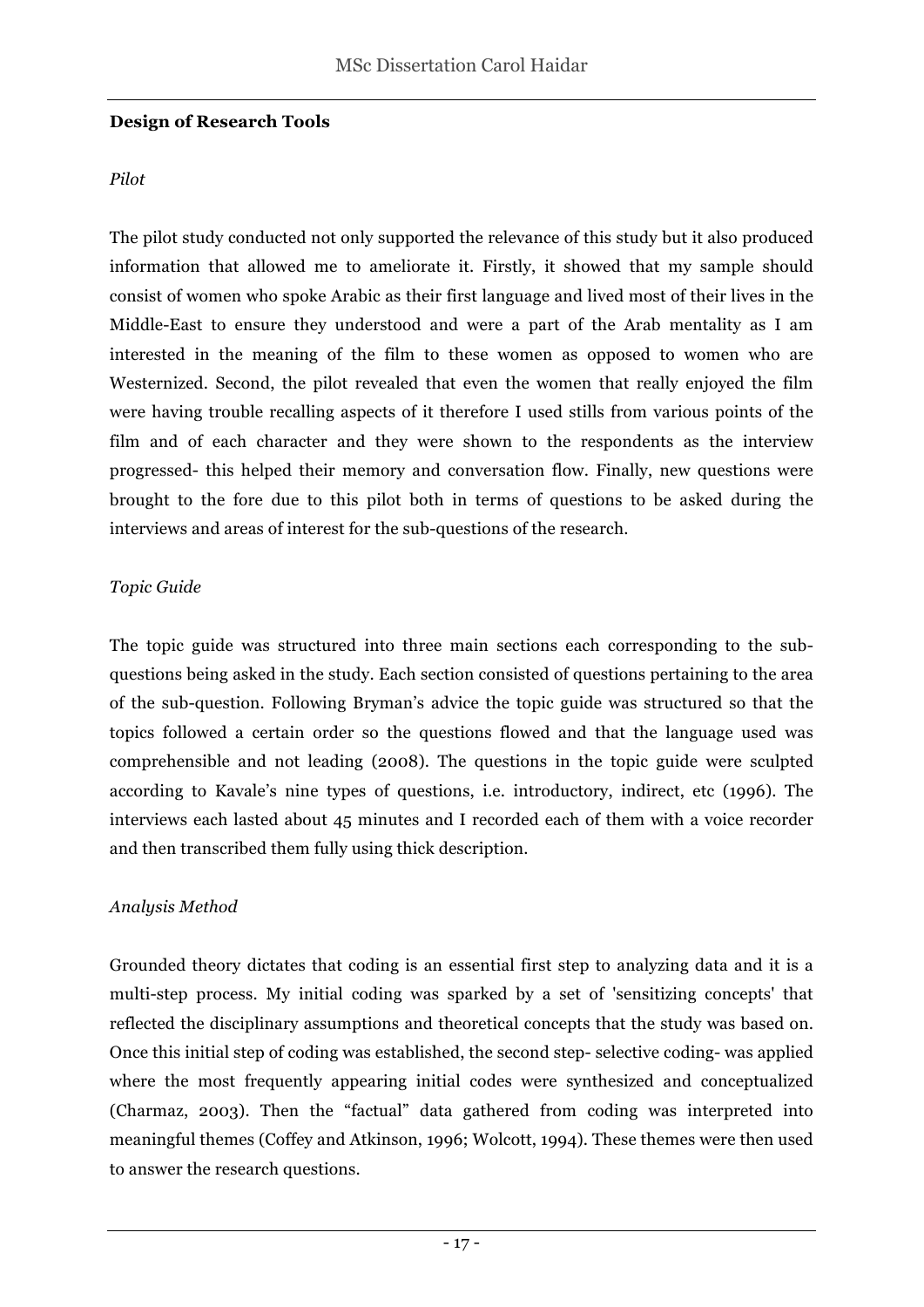## **Results and Analysis**

This chapter is structured into three sections, each one pertaining to a sub-question asked in this study. Within the first two sections the results and analysis are discussed simultaneously and the themes that arose are linked back to the theoretical framework that the study is based on to answer the two sub-questions. The third section combines the information gathered from the first two sections to answer the third and final sub-question.

#### **What is the Significance of the Film Being Locally Produced?**

#### *Theme 1: There is no Translation Equivalent*

In terms of both the actual Lebanese Arabic and the cultural references that come along with speaking in a certain language, the majority of the interviewees felt passionately about the need for this film to be in Lebanese Arabic for it to 'work'. Two trilingual interviewees explained that watching it in French was not as enjoyable and the value of the film was diminished:

> I have watched it with the translation.. [lowers voice and shakes her head] it's not the same effect. The Lebanese dialect. It's different totally, because no matter how you translate the Lebanese humor, it's just not the same. So, in a way I am very sorry for those who have watched it same without knowing the real Lebanese dialect. (Maryela)

> I tried it, I tried to read the subtitles and it was like "ah ok, it's normal, not anything special". So, yeah it was very very good that it was put in Lebanese speaking. (Elisa)

Almost all of the women strongly asserted that the film could not have been as successful or understood properly if it were dubbed in a different Arabic dialect or if it was in Lebanese Arabic but filmed abroad. The respondents explained that there are implications embedded in the film that a viewer would only understand if they came from that culture. This was implied by answers like Randa's, who said, "Because we are Lebanese we have a different way of viewing and acting" and Dakhelo's, who said, "the film had to be in *our* Arabic on *our* issues in the manner in which *we* speak in".

Remarks such as Abeer's, "I'm so happy we can actually produce movies of this quality from our own country it is refreshing seeing our issues on the big screen" also show how even though several films are being imported to the country that deal with similar issues as *Sukkar*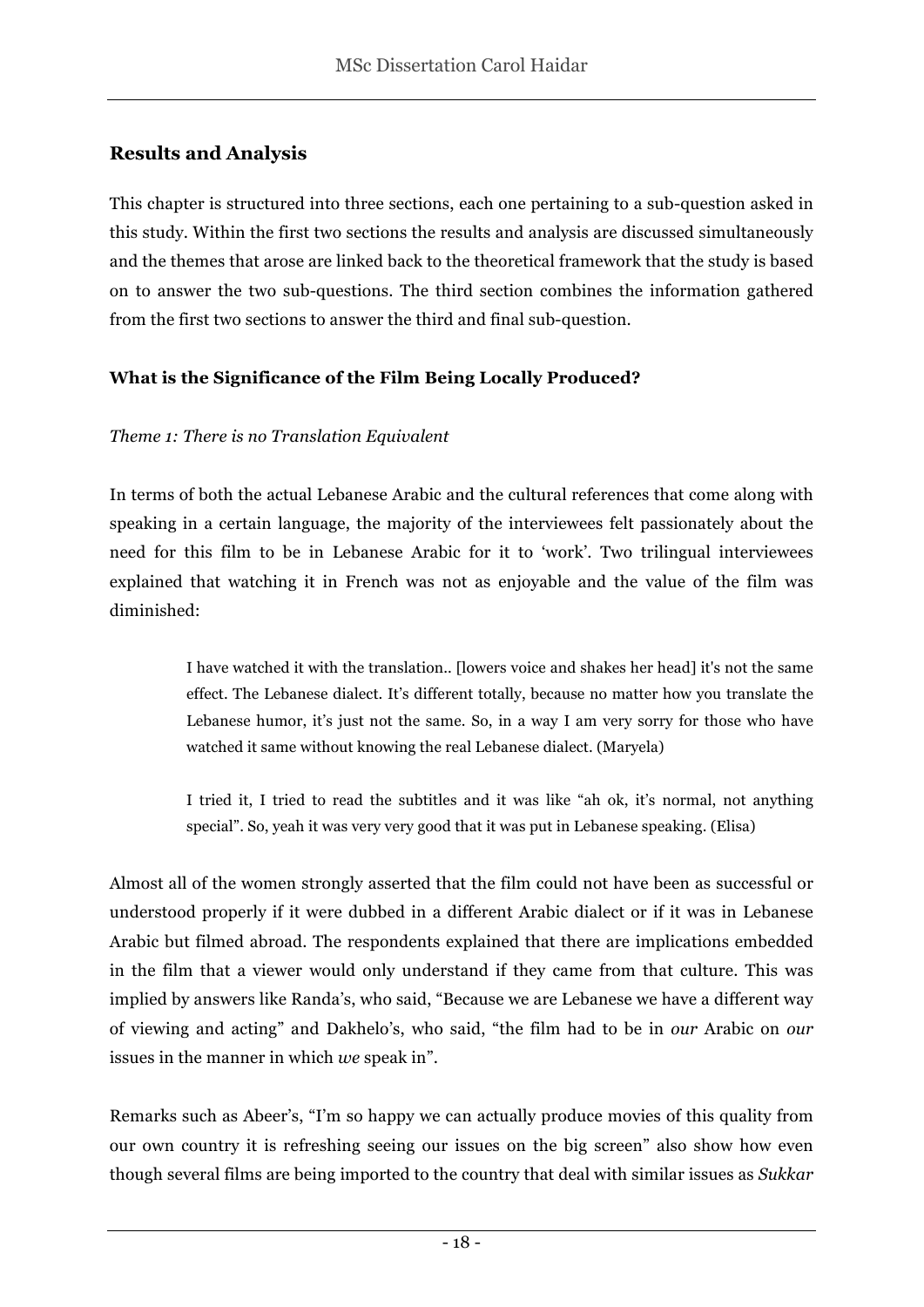*Banat,* there is no equivalent even if dubbed that could be as satisfying as it being wholly from their country. It was also common that women felt more prompted to watch this film due to nothing like it being produced from Lebanon or in Lebanese Arabic, this implies that there is a longing for these issues to be spoken of and in their native tongue. When asked about the importance of the film being in Lebanese Arabic, Fatima, who does not usually watch films at all, said:

> It was SOO important. I was actually surprised. Honestly, it was my daughter who told me about it, I hadn't heard of it and she brought the DVD and she said to me "mom I brought this DVD, my friends are telling me its really nice maybe we should watch it" and I said to her "is it in Lebanese??" so I said, "yeah put it on, lets watch it!"

#### *Theme 2: It is Not What is Being Said it is the Language it is Being Said in*

This theme was in a sense unexpected. When I originally began researching I thought women would mostly be concerned with the issues the film dealt with and perhaps identify more with the film because of its cultural proximity. However, it became clear that creating this type of film in Lebanese Arabic meant so much more than just a film, it meant that Lebanese culture as a whole is changing. Furthermore, what was found to be unique was not that Lebanese people are speaking of these issues or even watching films about these issues it was that they were speaking of these issues in *Lebanese* Arabic. Also, it was not just an underground film that as Nazeema said, "you might expect these films in Lebanese Arabic from the LAU (Lebanese American University) students or just the younger generation because they are all so free with themselves anyway, but to come from Nadine Labaki and become so popular…this is big", shows how unexpected it was for society. Another Interviewee said, which sums up what a lot of women said in their interviews:

> You know it would have been received a lot easier and would not have received so much attention had it not been in our Lebanese Arabic. That's my opinion, like for example in a Western language, the topic is talked about and passes and you are not surprised. But when it is in our Lebanese Arabic you know what I mean, you think "Whoa.. we have become that daring and bold that we are talking about these kinds of issues?" (Randa).

Randa's shock at fact that these issues were addressed in Lebanese Arabic shows how much more significant and eye catching dealing these issues is when it is done in her native tongue. Maryela said that the fact that the film was done in Lebanese Arabic was "charming, and brilliant, and very very brave of Nadine Labaki". Saying that Labaki was "very very brave" suggests that discussing those issues in Lebanese Arabic was an unusual and risky task as it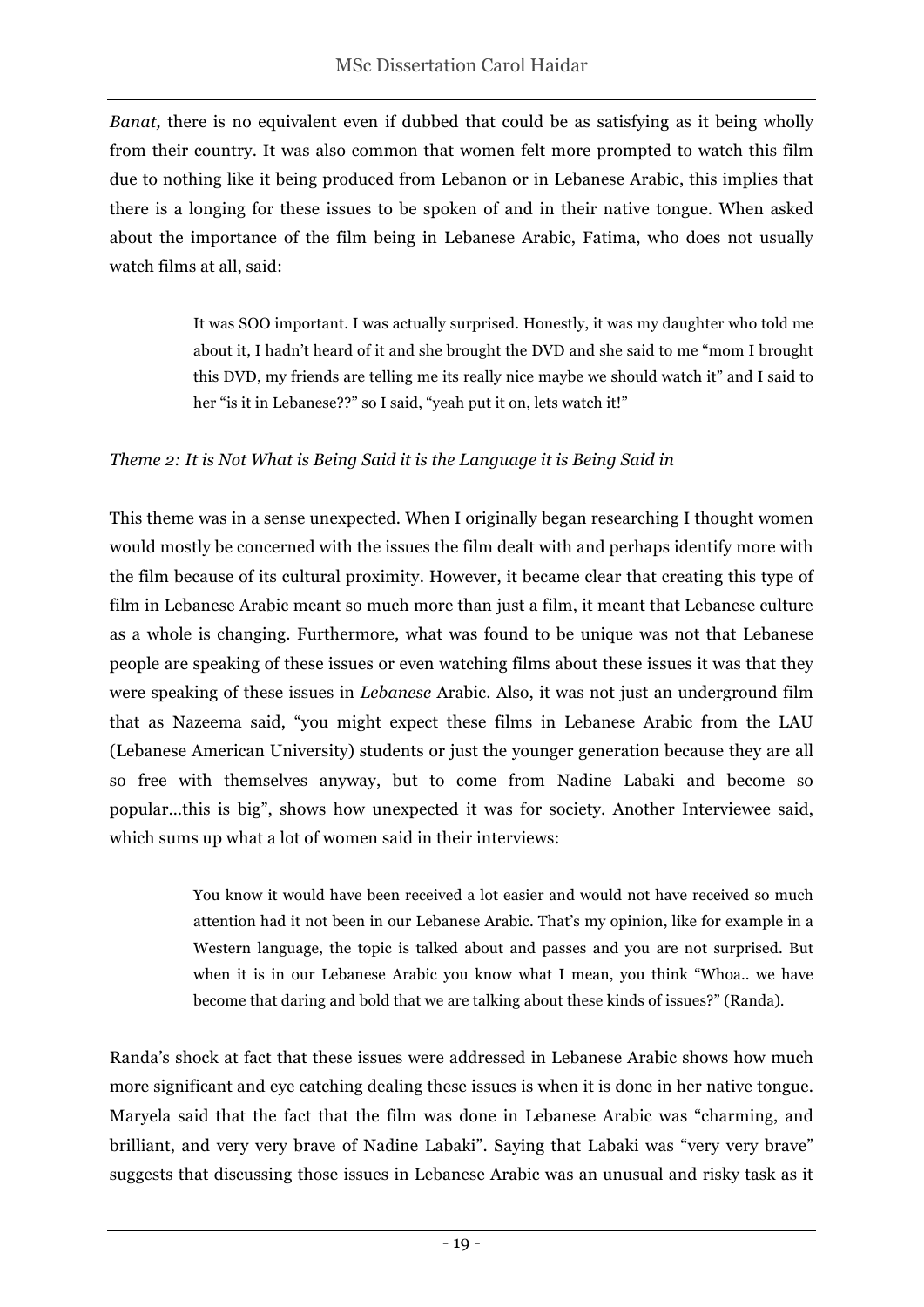has not been done before and opens itself up to criticism from society. Thus, the fact that the issues were being spoken of in Lebanese Arabic becomes meaningful to women as it implies that culture is evolving and that women's voices may actually be heard, not just listened to.

#### *Theme 3: A Film for People Abroad vs. A Film Made for Locals*

While overall, the women were pleased with the film being produced locally and executed in the local language there was a slight discrepancy concerning whether this film was created for the Lebanese people as a means of getting the issues out and discussed or for people abroad to learn about Lebanese culture. Some of the women discussed the 'realism' of the film and how important that was to them. This indicates the use of the film as a means of reassurance that other women in society are going through similar issues as themselves:

> The film really pulled me into it. I felt like it was easy going but strong at the same time. You didn't feel like it was complicated and you felt like it was so natural.. I think that's what I liked a lot about it actually. You know I felt like this is a neighborhood and I am living with them." (Fatima). "It's very real and very different from all the other films shown on LBC and those channels. It's very, very real, and in the context we are living and our daily lives. (Elisa).

Other women were explicit about how the film being in Lebanese Arabic and filmed in Lebanon made them feel as though they were being spoken to specifically and couldn't help but be made to think of their own lives and situations in comparison to the lives of the characters in the film. Elisa's statement represented a majority of the interviewee's opinions when she said, "you can feel it's for us, for Lebanese people not other Arab people with other ideas, its Lebanese just for us, so we can understand how they are speaking and understand what's their message." This is indicative of the notion that there is a message to be received by women because it is being said to them in their local language and that *Sukkar Banat* is not just used for entertainment. This was further supported with Dalal's claim:

#### *Q: The film was in Lebanese Arabic. Do you think that was important?*

 Yes of course! Look, if you want to talk to me and get a point across you are going to have to talk to me in my language. If I watch something in classical Arabic or something translated I don't feel like I'm involved that much, I just feel like I am watching a film. But because the language was in Lebanese Arabic and even things like the wardrobe, the scenery, the places- I'm telling you its like I'm living it. I'm living the story. Not as though I am watching a film. This was something that was necessary of the film.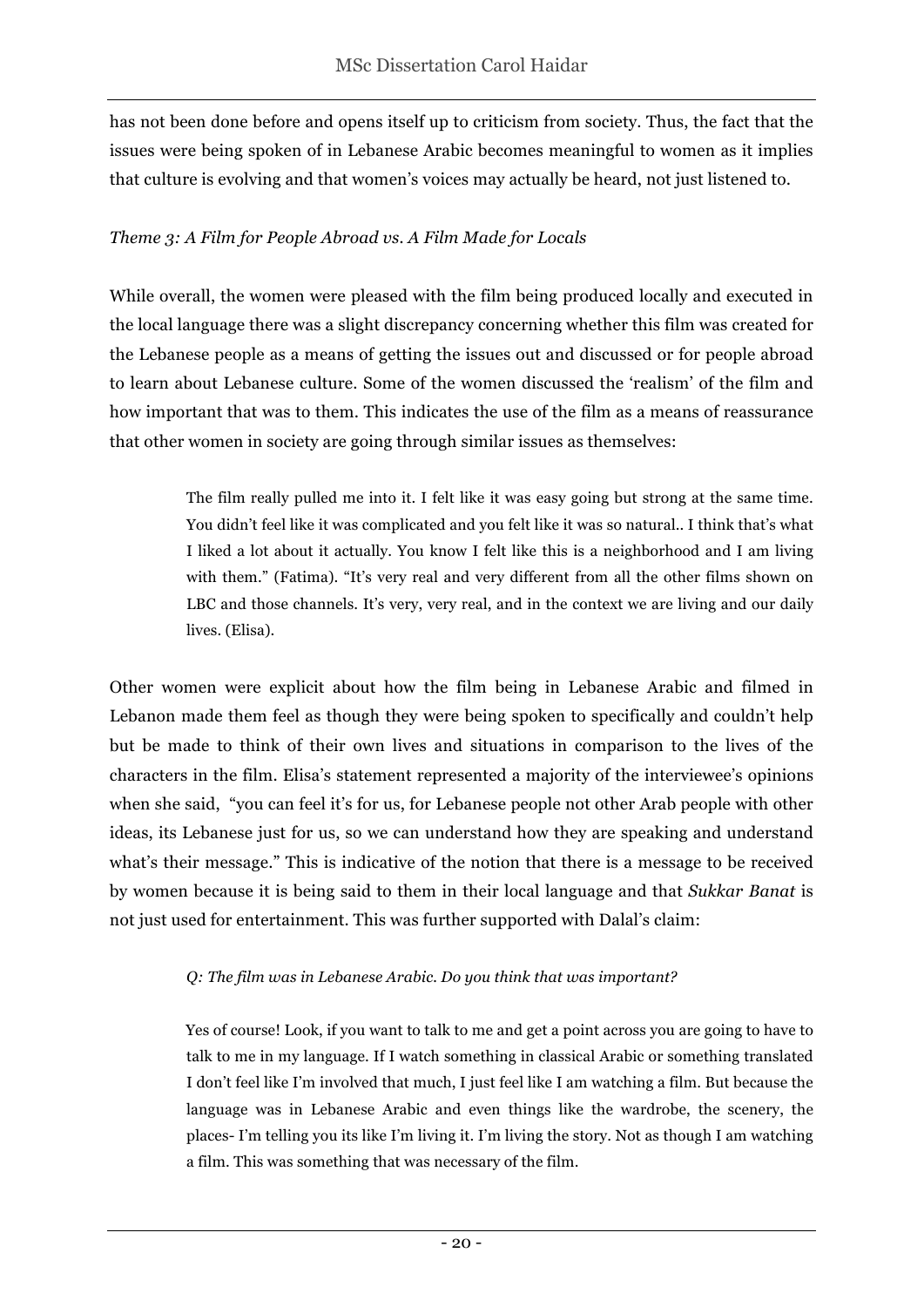*Q: What about if the film was made in a different Arabic dialect but was the exact same plot?*

Look it will always make you feel like you are watching a movie, you won't feel like it's your environment. Because already to begin with you are denying it and washing your hands free of these issues, it is not being brought to your attention that "no that might be you.

The film being produced in Lebanese Arabic to Dalal, and other women who said similar things in their interviews, was significant in that it made her feel involved and pay attention to the message of the film and to a certain extent a "lesson" from the film. To her, she could not turn the other cheek or "wash her hands free of the issues" because the film was in her native language and this prompted her to think about how to feel about the issues being spoken about because she felt like "it might be her" one day.

On the other hand, some women felt that it was produced locally for people abroad, for them to understand what Lebanese culture is like, and thus the significance of it being locally produced was to offer an authentic representation of the culture. All three of the following women decoded this film in a critical-syntactic manner. Dakhelo said, "they are dubbing the film in French and English so that people abroad can see what we are like". Farah said that the execution of the film in Lebanese Arabic was important for those who aren't Arab to get a feel, she continued "I mean when I watch an Italian movie, it *is* in Italian and then I have to read the subtitles because then you just get in the mood and the feel of the movie and the country." A different perspective arose from the interviews that is reflected in Soha's declaration:

> Labaki showed a picture of our society. This is for people that are abroad, not living in Lebanon because these are all things that we have seen. She is showing how Lebanon is and so people abroad can see what we are like. We didn't see anything new, it was all normal. But the people abroad did find new things about us that they didn't know before.

In this respect, it was obvious that Soha was watching the movie in hopes of seeing a change in the way the women handled each of their situations. To her the film did not shed any light on challenging the traditional ways of handling issues or how society demands women to behave, it just mirrored the way society is and therefore it was created for people abroad. Yet, had the film approached the same social issues but challenged the norm of dealing with them, then it would have been 'meant' for the local audience. This indicates that Soha and women like her look to films as a place where social norms can be challenged and it is only then that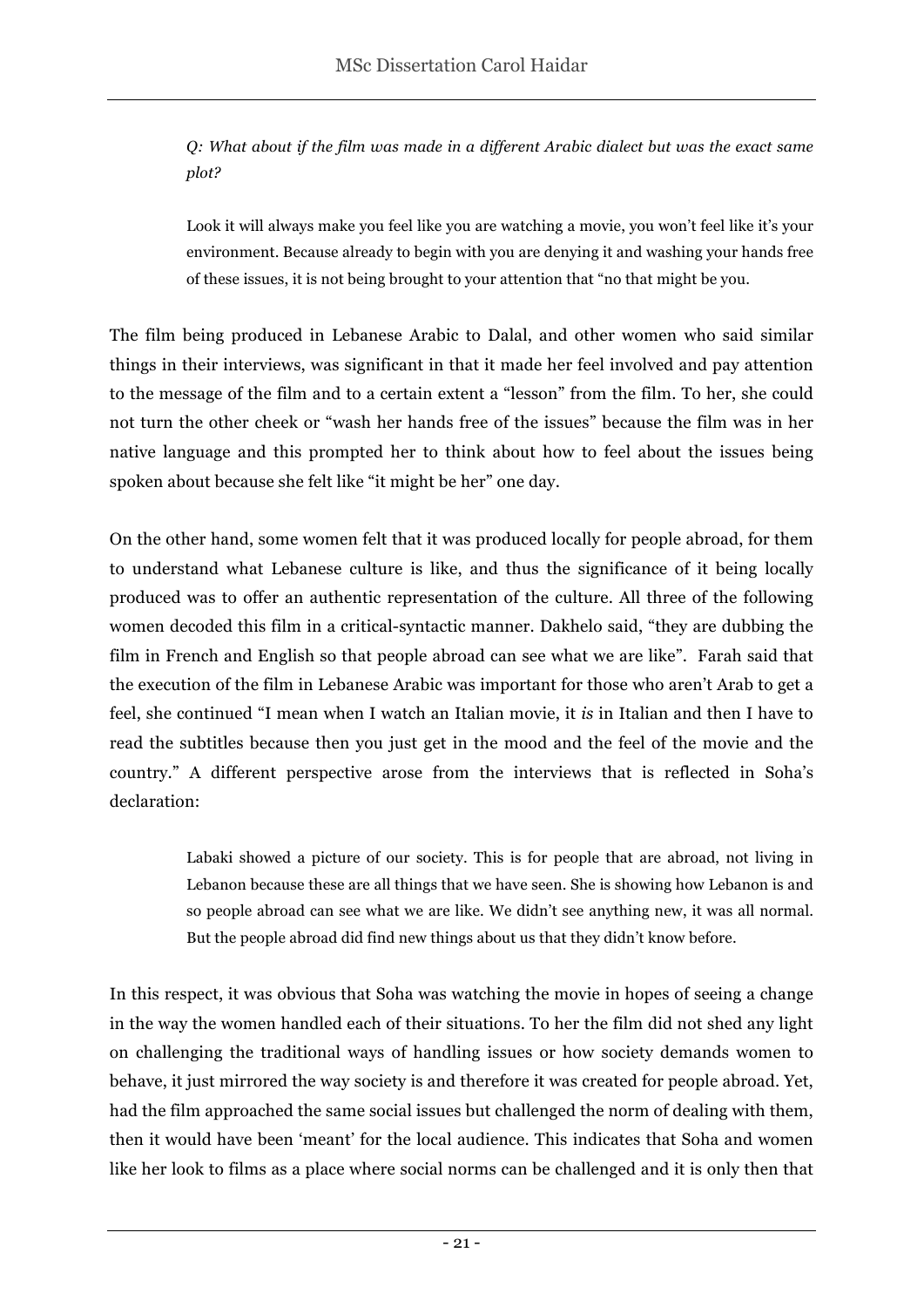being locally produced and executed in the local language will become significant. Most of the findings support what Straubhaar and Pool had suggested in their research and theories especially concerning a drive towards cultural proximate media. Of course issues concerning understanding humor and cultural implications within speaking in Lebanese Arabic were brought to the fore with several of the interviewees, however the significance of the film being locally produced did not stop there. The study showed that purely speaking about these issues in Lebanese Arabic was a step in itself to dealing with the social issues that are occurring at the moment.

Finally, the theme concerned with film as for local audiences or for audiences abroad revealed that being locally produced may only be significant if it represents a challenge to the social norm as opposed to just mirroring society. Also, a few of the interviewees thought that being locally produced was significant in representing authentic Lebanese culture to audiences abroad and that these audiences may appreciate them more than Lebanese people. These finding tests Hoskin and Mirus's notion of cultural discount to a certain extent as the film may be valued more abroad than in the home country, where as 'cultural discount' preaches the opposite- that programs are valued less in foreign markets than in home markets because the appeal is reduced due to dubbing or subtitling and difficulty in identifying with myths, histories, beliefs, etc (1988). Perhaps this is an area suited for further studies but for now it shall remain as an observation.

## **How Were the Scenes Dealing with Social Taboos and Issues Received?**

The discussion of each of the characters within the film and the issues they dealt with led to emergence of three main themes: women viewing the film as a way to teach trickery, as a way to modernize, or as a way to teach moral lessons. The themes are linked together because they signify women watching the film as means to an end. To these women the film was not viewed as a piece of entertainment, they saw it as a tool to change society with. The difference between them was the way each of them interpreted this change was about. The following is a discussion of each of the themes that arose individually.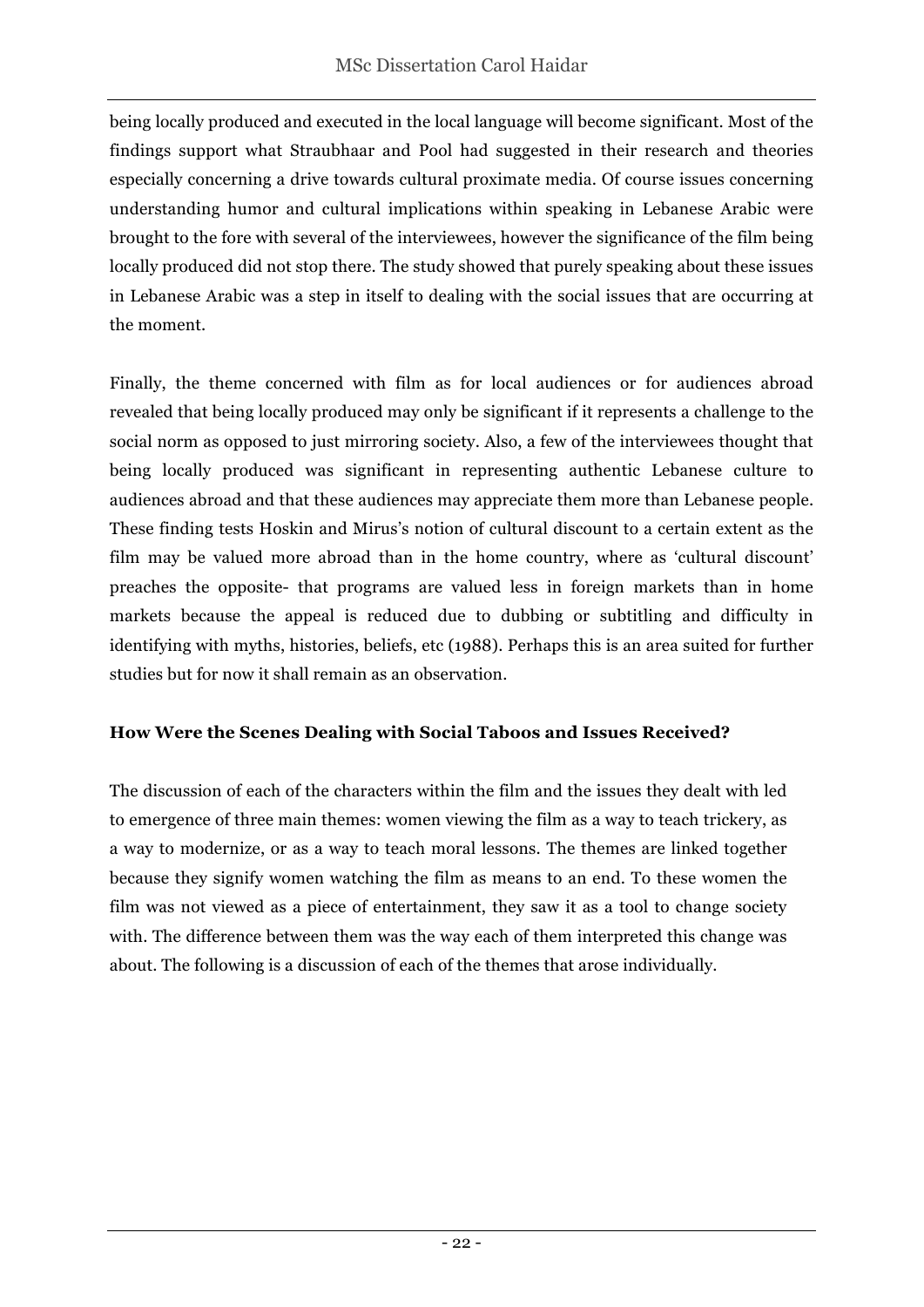#### *Theme 4: Film as a Way to Teach Trickery*

Here, the film was received as a means to teach women to trick men and society into thinking they are following social norms and gender rules, when if fact they are living freely. The women that decoded *Sukkar Banat* in such a manner felt that society will never change so the only way around it is to 'cover up' the truth.

When asked about why the hymen-reinstatement surgery scene was put into the film the following women replied:

> Well we have our society and our traditions, it's better not to ruin her life, like she should just trick him with this issue, as long as she is faithful while she is married…like it is silly for her to ruin her life because our society has all these demands of women, you know? (Dakhelo)

> Because this was the only way to get married and had she been devirginated no one would accept to marry her and she had to hide it from her family, it is something to be looked down on and it is a MAJOR shameful thing (Maryela)

Mareyla and Dakhelo answered this question in relation to the way Lebanese society is in order to explain why the character Nisrine had to do the surgery, this is what Leibes and Katz classified as referential decoding. Also the use of words like "this was the only way" and "its silly to run her life because of society" shows that women are not in agreement with current social order and their role in it; they saw the film as validating their own feelings concerning their inequality in Lebanon and how to deal with it- in terms of sex before marriage.

Dakhelo and Dalal took a very critical-semantic decoding stance concerning sex before Marriage and Nisrine's character by referring to the director as "they" and explaining "the message" that "they" tried to send to women through this film:

> This film was for women, to enlighten them. They really make picture clear, "if you take this route, this is where you will end up" [speaking in a matter of fact manner]. The most important thing is that women are enlightened because men aren't going to change and the men will never have to care about his actions. At the end of the day whatever happens the woman is going to have to fix the situation she got herself into. (Dakhelo)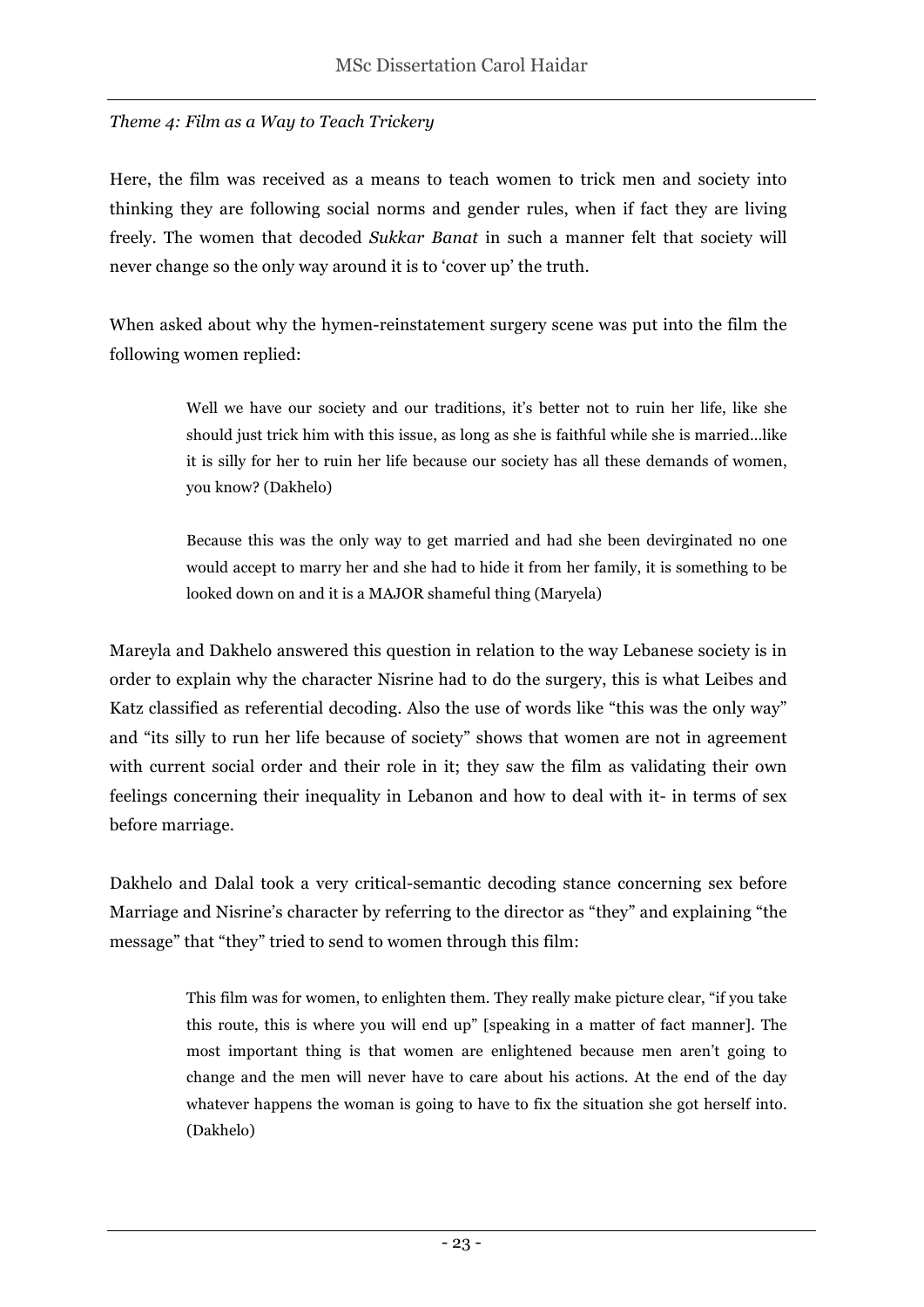Sex before marriage is happening now in our society, they are trying to send a message, like look "if you get yourself in a don't worry girls there are ways around it, its not the end of the world, don't go commit suicide or something, you can fix it." (Dalal)

It could be said that the women who decoded the film in the manner that Maryela, Dakhelo and Dalal did felt it was a means to challenge patriarchal norms and the role of women as meant to be "obedient" (Minces, 1980). By seeing the film as teaching women how to trick society, it stipulates that society wont change and women recognize that but there are ways around it for women to have a happy fulfilling life. The second theme is similar to this reading in that social norms are challenged, however women who saw the movie as a means to modernize took it one step further, these women believe society *will* and *is* changing.

#### *Theme 5: Film as a Way to Modernize*

The film received as a tool to help modernize Lebanese society could be observed through the anger that was seen in women's reactions to the way the characters in the film handled the situation they were in. One of the characters many of the older women were anger or sad for was Rose. Sally talked about how the Middle-Eastern woman "gives a lot more than she should to her family" when discussing why Rose decided not to meet Richard for a date at the end of the film. Sally says with a firm, high-pitched tone, "She chose to be single because of her mom, to stay with her mom, well that's wrong! Her mom lived her life, ok I'm not saying she should leave her mom I'm just saying she should have lived her life".

This anger of women constantly sacrificing themselves for their families, more so than men, was a constant throughout the interviews. Randa expressed strong aggravation towards women putting their families before themselves and was very angry during this section of the interview, it was the most emotional that I saw her become. She lit a cigarette and stated in a firm voice "Rose was weak for not dating the man". Nazeema was another respondent, like Randa who became very emotional when discussing Rose:

> This happens a lot in our society, you know all the siblings go off get married and there is always one left who doesn't get married and they always end up having to take care the older parents or whatever. It's like a rule or something!! She isn't allowed to have her own life? Just because she didn't get married!

When Nazeema was asked, "What do you think of older men and women dating?" she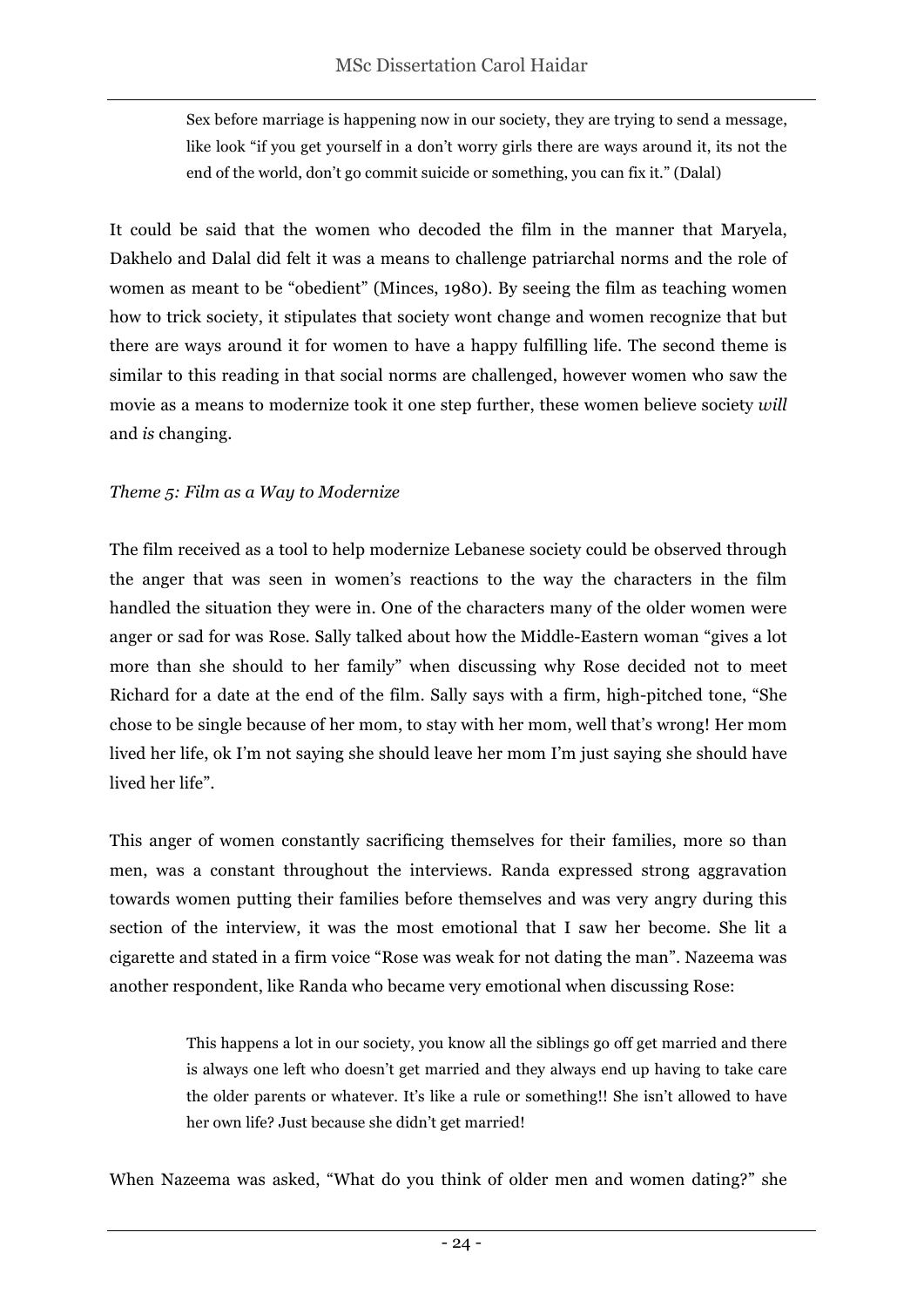said, "I think it's good, she needs love in her life and it's natural and I wish more than that happened for her, but it didn't." Maryela also felt upset about Rose's outcome in life stating that she was "the saddest character in the film".

These women's responses are a strong indication of women's urge for their position in society to change, for more respect and freedom to be put in place. There was a pattern with the age and generation of women that were concerned with Rose's story, they tended to be older in age and seemed to be measuring themselves to her- referential decoding. It seemed as though they were either in a similar position or they were scared about becoming like her that made them reject the plight of this character.

Another character and situation that aggravated the respondents was Nisrine and her decision to do the hymen-reinstatement surgery instead of telling her fiancé the truth. Elisa said:

> If she is doing that surgery that means that the man is not open minded, that he will not respect her, that he will put more lines and more conditions, "you should be the "housewife" and a virgin and you should not go out and you should always serve me and take care of the house" (mocking what men say)… it's a very important condition, I think that she shouldn't have done the surgery, she should've told him and seen how he'd react.

Elisa's reading suggests that if a man doesn't accept his wife being a non-virgin it means that he will expect all of the things of her that the patriarchal system expect, i.e. being obedient, not working just taking care of the kids and the man, etc. (Pilcher and Whelehan, 2004). Elisa makes it clear that she disagrees with this system and seeing it be employed in the film aggravated her to the point of wanting a more modern society. This shows that films don't always necessarily have to go against or challenge the social norm to be a feminist or female empowering film. Seeing the patriarchal social norm applied (having a patriarchal society mirrored to an audience) can be equally as powerful and in turn empowering.

Farah was another respondent that felt really passionate about how wrong the surgery was and her disagreement with the patriarchal and double standard system:

> If she explained that she wanted to do the operation for herself then I would say ok that's your own decision but it was obvious in the movie that Nisrine was scared and she didn't want to do it. This scene MOVED me the most. It frustrated me. As a woman. WHY would you put yourself through such a painful operation?? We did see in the film that it IS painful. This was VERY sad for me [she closes up and embraces herself].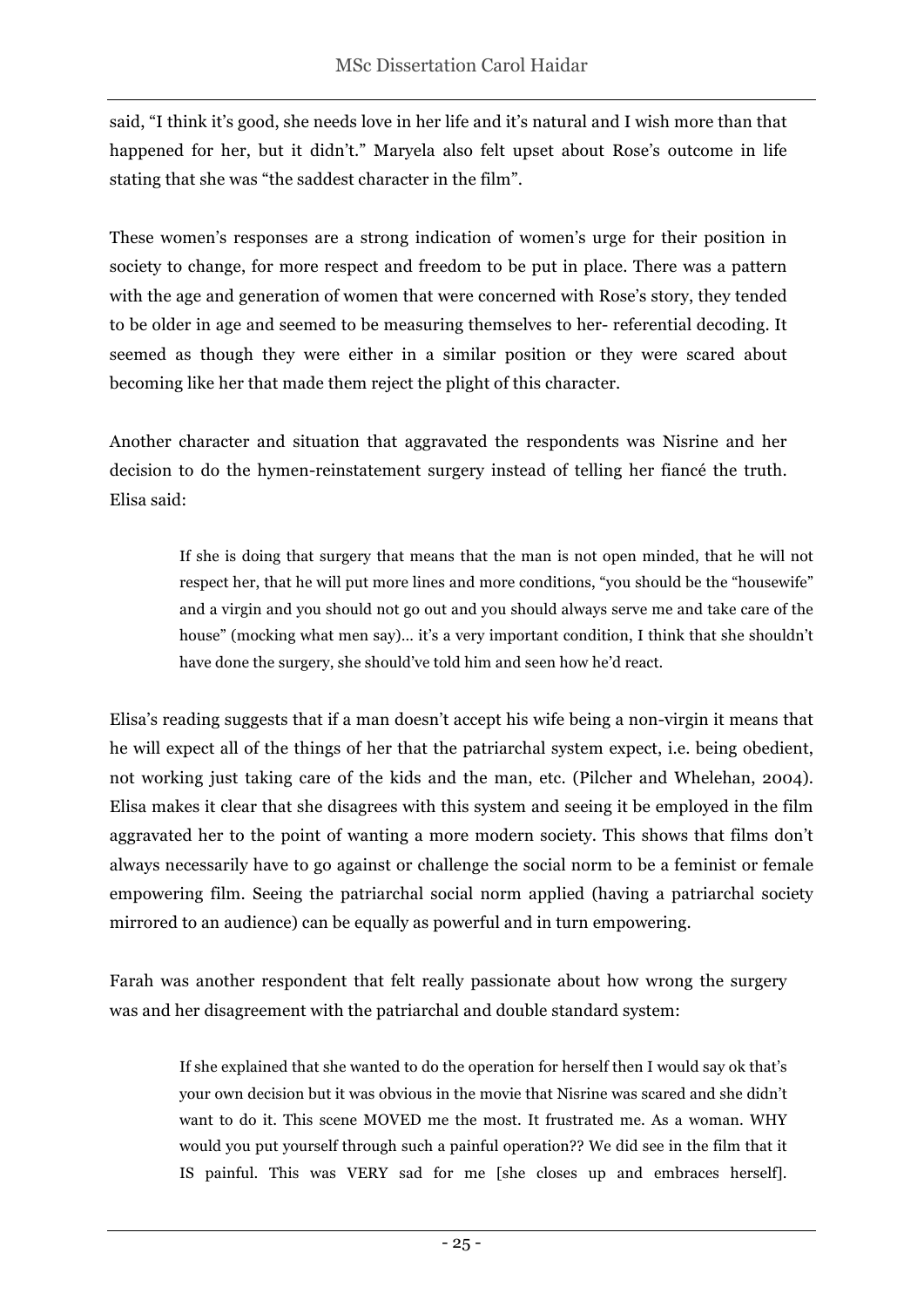Unfortunately we have crimes of passion and all that stuff and I guess Nadine Labaki wanted to highlight this. So IT WAS CRUCIAL TO SHOW THAT.

This comment suggests a number of things: first she decided the film here in a criticalsemantic fashion because she refers to the Director, Nadine Labaki, and what her intention was of showing that scene. Second, because she thought that a message was being delivered through this scene it suggests that Farah watches films in hopes of helping society progress into a more modern world. Third, it showed that her understanding was that Nisrine did not want the surgery and that the pressure of societies demands forced her into doing it, which shows her disagreement and anger with present social norms. Anger towards society's double standards was shown in almost all of the women's interviews however Abeer's comment is the best representative for how all the women felt on the matter:

#### *Q: How did you feel when Nisrine did the hymen-reinstatement surgery?*

I wish she could have been honest and just told her fiancé the truth but I know even if he really loved her, he wouldn't accept it because every Lebanese man, and I know this because I have brothers, EVERY Lebanese man wants to marry a virgin they want to be the only one who she has slept with. Even though he can have as much sex as he wants before marriage, its ok, he is a man [said with sarcasm]. That's how our society works.

Finally, some of the interviewees were happy that a lesbian character was put in the film however they were a little disappointed with the level of attention she was given in the film which supports the notion that they were looking to film as a tool for progression:

> Homosexuality is huge in Lebanon. I would have liked actually Nadine to portray something more powerful with that character. But then again maybe she was afraid to be attacked, I don't know. I WANTED TO SEE THAT because I know how much my gay friends suffer in Lebanon. (Farah)

Although most of the women did want to see more for the character some were happy that it was finally being brought up at all:

#### *Q: Why do you think this character was put in the movie?*

With a lot of, courage from Nadine, hats off to her that she touched on the subject of homosexuality in Lebanon whether it is lesbian or gay or whatever. Good for her. It is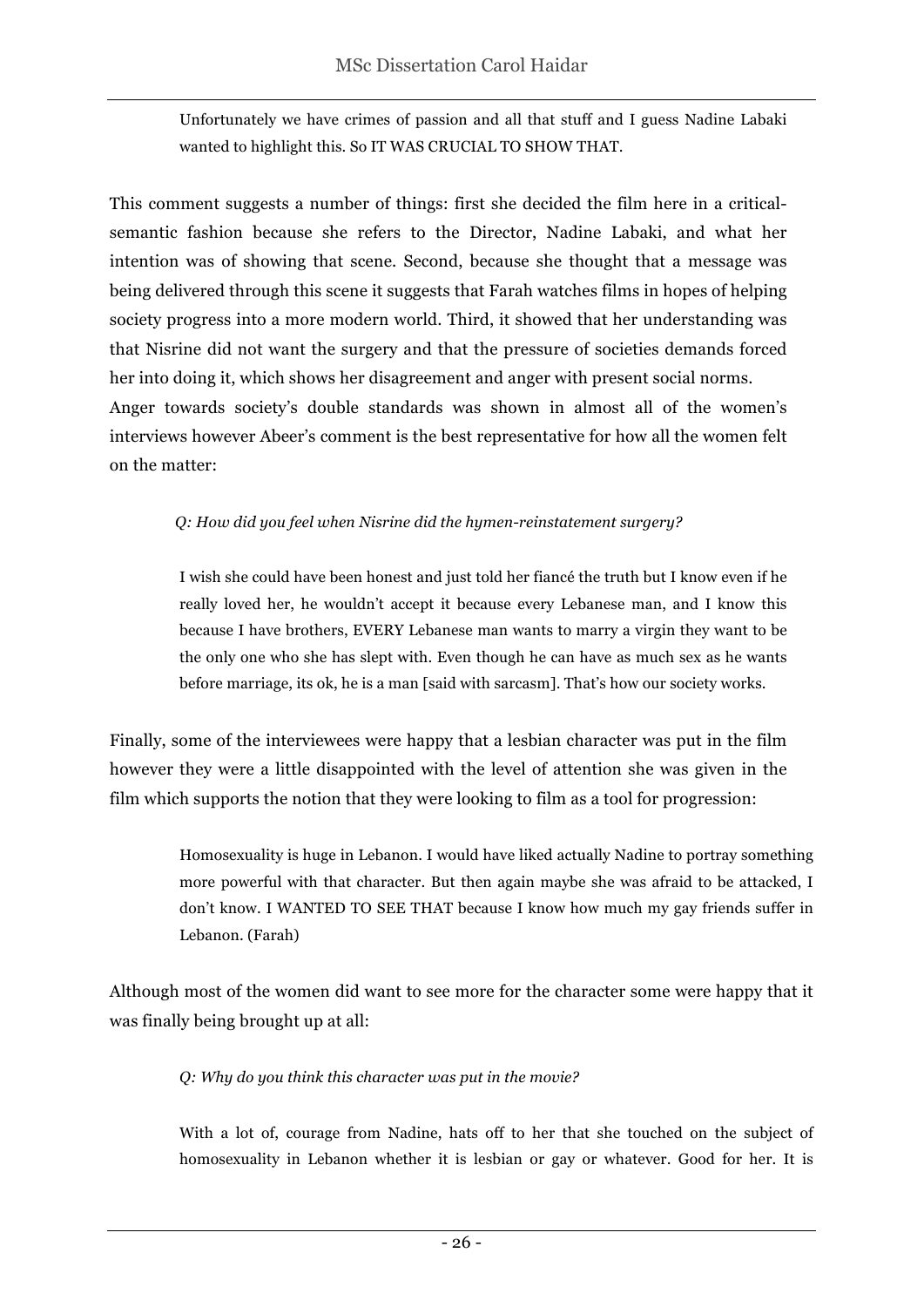coming out very slowly but it's there! I thought the scene with the shampoo was very sexy, rather erotic. Again, another courageous step from Nadine. I doubt it has been ever or at least I haven't seen any other Lebanese movie, that has touched the topic to this extent. Mind you, most Lebanese films are deprived of any real kiss from a woman to a man. Let alone deal with a taboo subject, the gay subject.

Therefore, this film supports a wider representation of women in media and supports the empowerment of women through representation in Arab media which battles the results of the UNDP report released in 2005 (see the literature review). According Pitcher and Whelehan's suggestions, this variety of female representations, especially the lesbian, should help women take a step forward in the battle of beating the patriarchal system and to becoming modern. While not everyone was delighted to see the lesbian role brought up in the film (mostly the older more religious women), the younger more educated generation were happy and felt the film was a tool that supported the cause towards modernization.

#### *Theme 6: Film as a Way to Teach Moral Lessons*

Many of the older women saw this film as a tool to teach the younger women the consequences of their actions and to teach them morals. This way of decoding suggests a different take on the way women's position in society is. These women seem to be in agreement with the patriarchal social norms and gender positioning in society and want those who are becoming modernized/Westernized to get back to their traditional roots.

The two most mentioned characters were Nisrine and Layal. Their issues were spoken of the most in terms of how their situations should teach women lessons. Fatima was adamant that Nadine Labaki had a message to send to the viewers (and it was the message Fatima herself understood) and that it was for women to "take care of themselves" and not get into the same trouble that the girls in the film did. This was clearly a critical-semantic decoding. She expressed her anger in the fact that Labaki had let the film end on a good note, that Nisrine had gotten away with the surgery implying that she "lives happily ever after". She firmly stated:

[In an aggravated, escalating volume] Nadine just took care of each problem and everyone went back to their lives and their work, but where is the rest of the story? Her HER especially Nisrine, what happens to her in her marriage?? If Nadine wanted to send a message for women to take care of themselves and remain virgins until marriage then she should have shown us what happened to Nisrine after she got married because now she just show her getting away with it. She was able to trick him, did the surgery, had her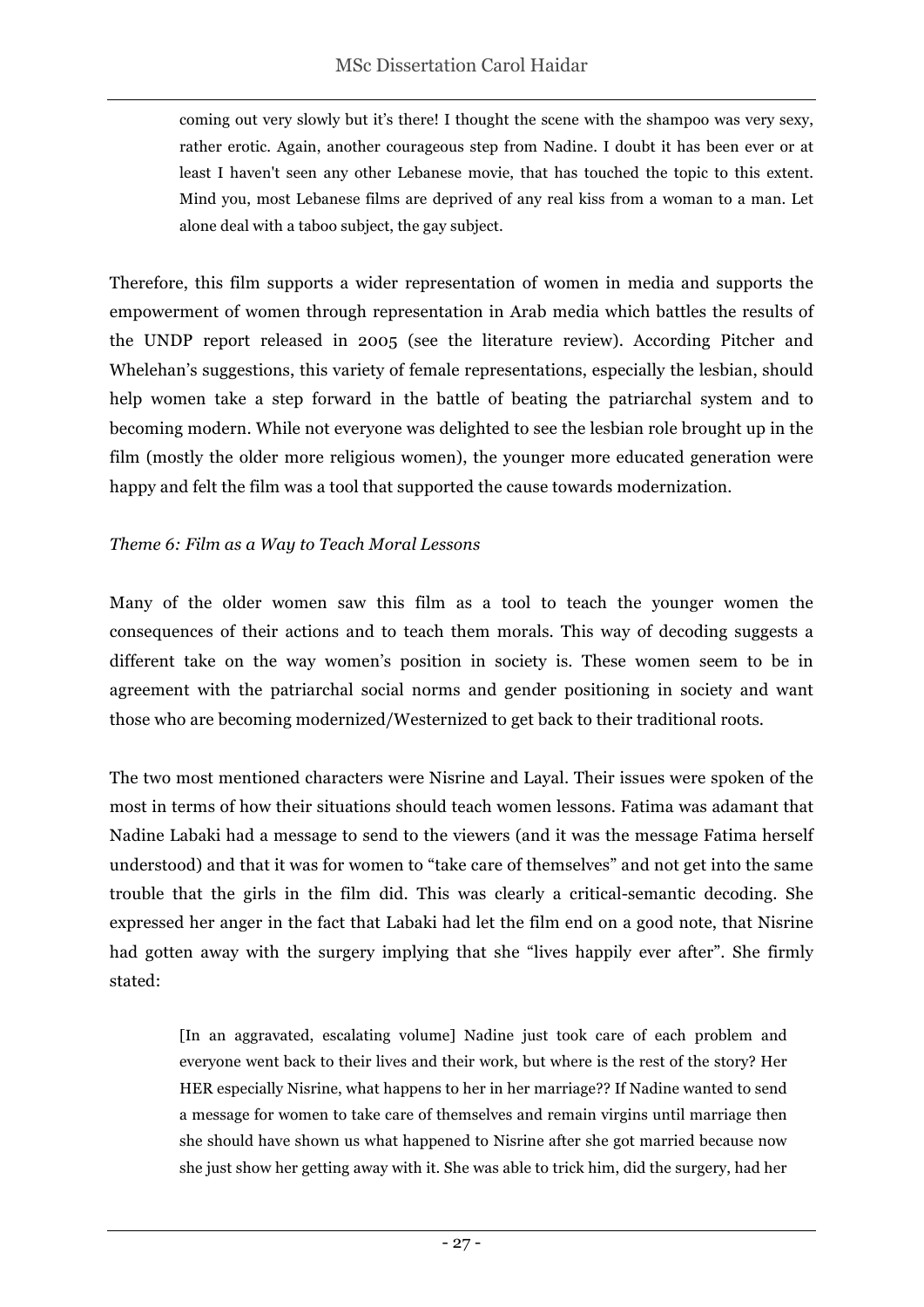wedding and it was fine. No. This isn't enough. She had to continue this film. (Fatima).

Other women showed similar readings of the film such as Dalal, she said that she felt that Labaki was trying to say that "we should really study a situation before getting involved". Speaking about Layal's affair she continued, "look today woman are going all the way [having sex] in relationships but you have to think of the end point. Where is this going?" Statements such as this one show that the film was viewed as a tool to show "the moral of the story", to help women not make the same mistakes as women like Layal. Dakhelo makes this very clear in her critical semantic decoding of the scene:

#### *Q: Why do you think Layal's character was in the film?*

The message from the whole thing is not just to show the stories, it was to enlighten other girls to not get themselves stuck in those situations. She [Labaki] shows how Layal shouldn't have put herself in that position to begin with she really lowered herself by having an affair and she didn't have to do that. Labaki really showed it well it was amazing, very nice.

The character Layal seemed to catch all of the women's attention and almost all of them said the said exact thing when we were discussing her, "MEN. NEVER LEAVE THEIR WIVES." They all approached this with a referential reading of the film comparing Layal to them or their friends and said that it was so important to see the hurt from Layal's side, that there was not even one good scene for Layal concerning her affair because it never works out, the man never leaves his wife and he is just using the girl because he is a womanizer. They all commented on how lovely the wife and child were and how all men in Lebanon (and this is why they did not find it important to see the man in the film) are like this so "we must learn from it and not fall into their traps anymore". Nearly all of them had a story about how a friend or sister cousin of theirs is/had an affair and how it never ended well and that they wee happy this was shown in the film. This implied that they were looking to the film to teach their friends and family lessons on having affairs.

Finally, a lot of the women agreed that the character Jamale was put in the film to show older women how 'silly' they look (another lesson) when they try to act and look young. A lot of the women made comments such as "That is so Lebanese and we really need to get over trying to be 20 when we are 40". Abeer's comment is representative of how many of the women spoke about Jamale and her aging issues: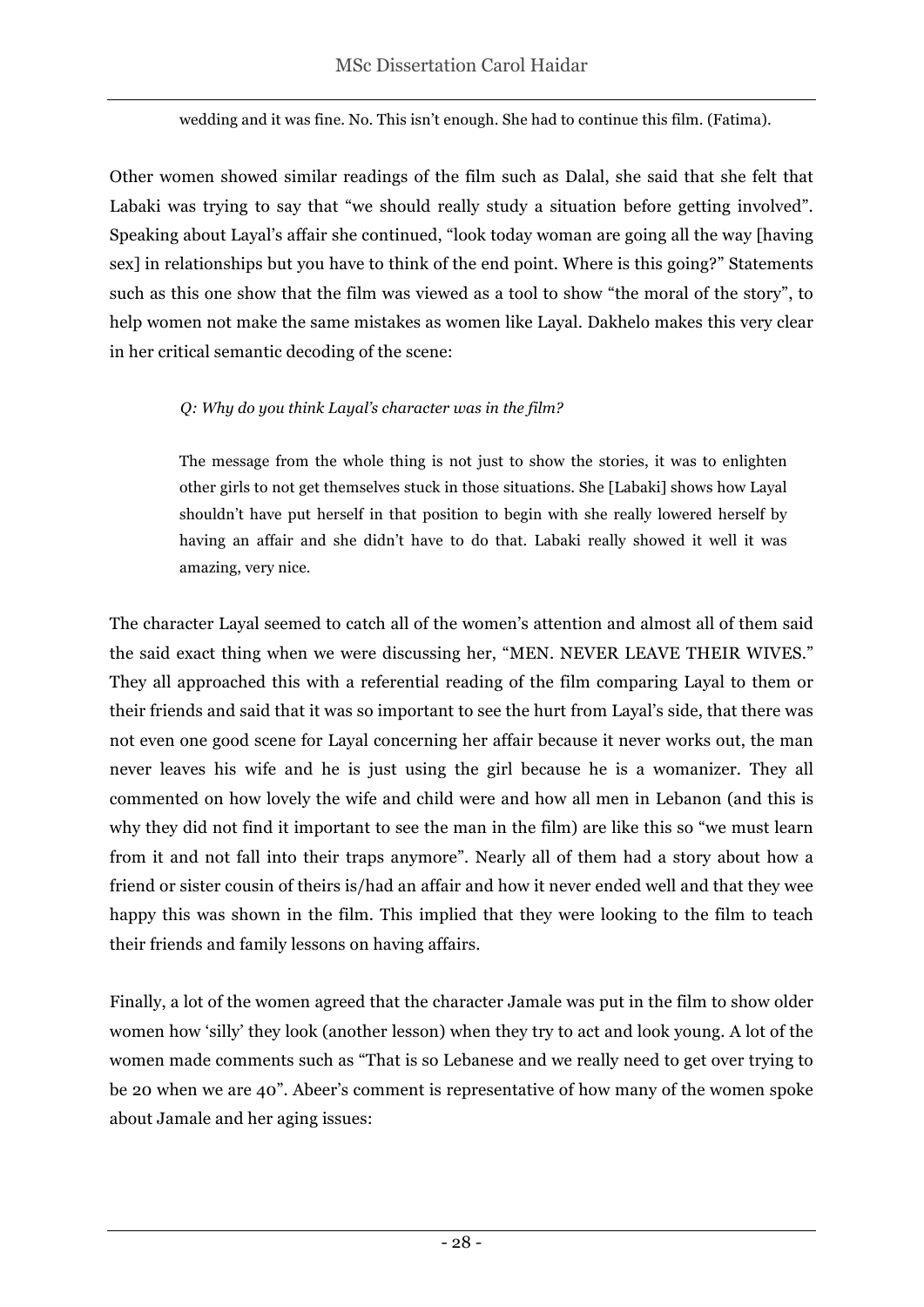[despondent tone of voice] When I saw that scene when Jamale is at her friend's wedding and she goes to the bathroom and puts that dye on her pants to show that she still gets her period, it really really hurt me. I mean I felt bad for her because she needs to make a point to herself about her youth but at the same time I felt like she was so simple minded, so silly.

#### **How Was the Film Received in terms of Empowerment?**

Firstly it is important to clarify what is meant by the term empowerment. As this study is taken from a 'second-wave' feminist perspective, empowerment in this context means freedom from the current patriarchal order that is in place. The way that empowerment is being measured is through analyzing the results that emerged in the first and second section of this chapter.

When reviewing the results and themes that emerged for the question of the significance of the film being produced locally, it was clear that the women found it to be very significant and empowering to them as a gender specifically because it was produced in their native language. The results showed that it would not have been enough if the film addressed the same social issues but was executed in a foreign language or even in Arabic but another dialect. Clearly the women felt that the film had to be in Lebanese Arabic so that, to quote one respondent, Dalal, "when it is in your own dialect, you can not wash your hands of the issues". What she, along with other women who agreed with Dalal, means is once the issues are spoken in your dialect all barriers come down and you must listen to what is being said and you are more open to really taking in what is being said by default. Viewing the results in this manner implies that *Sukkar Banat* was a tool that gave women a voice in the patriarchal, unequal society they live in. Being in Lebanese Arabic alone was enough for some women to feel like they were being liberated, that social norms were changing because the issues were being spoken about in their own language.

In a society where double standards and patriarchy are firmly in place and women are not given the opportunity to speak their minds- either in private with their families or in public amongst society- this film became meaningful to them in that it gave them a safe place to state their issues. I highlight the term safe here because in Arab society (both traditional and Westernized families- although traditional families more so) if a woman tries to speak of act out of order she will either be silenced or reprimanded (Minces, 1980). Thus *Sukkar Banat* acted as a platform to voice issues that several women are experiencing in Lebanese society, without pointing to any women in particular, thus it acts as a safeguard from individual consequences of speaking or acting against social norms.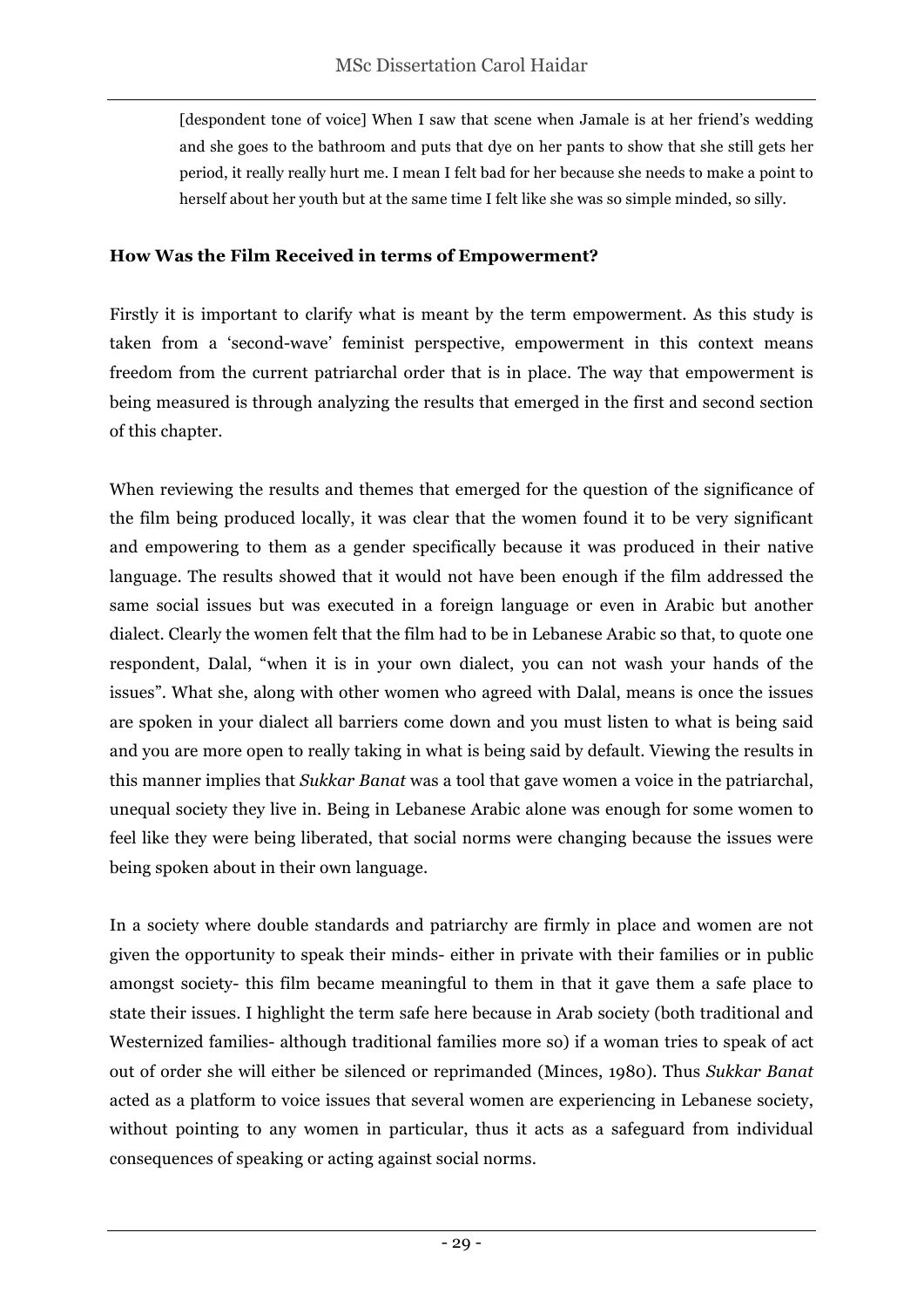The scenes that dealt with 'social taboos' were decoded in three different ways and in turn presented three different level of empowerment that women experienced in watching the film. The women that interpreted the scenes in a way that meant they should be tricking society into thinking they are following the social norm when really they are not, found this film to be empowering at a superficial level. These women feel that society is not going to change and therefore if they want to be liberated they must adjust and deceive accordingly. The women who got angry when watching the scenes because they did not like the way the characters handled their situations they were in or those who were felt happy to see certain representations of women could be interpreted as feeling empowerment at a substantial level. These women felt a real urge to modernize due to the anger they felt watching the women in the film slavishly adhere to the current patriarchal and double standard system. This anger provoked them to want and advocate change within the real social world. Therefore substantial empowerment was took place by watching the film. Finally, the third theme that arose from the decoding of the film were not as clearly against the patriarchal norms in place, nonetheless they still felt a sense of empowerment, I called this form of reversed empowerment. These women want to see the women in society revert back to tradition rather than modernize which does not necessarily comply with second wave feminism it does still go hand in hand with helping women feel happier in society. Thus, it is still a part of the feminist initiative but in a different respect.

#### **CONCLUSION**

The entire purpose of this study was to understand what the meaning of locally produced entertainment media is to Lebanese women. The film *Sukkar Banat (Caramel)* was used to operationalize this question. This main research question was answered was by asking three sub-questions and the results were all analyzed from a 'second-wave' feminist perspective. In answering the first sub-question, the significance of the media being locally produced, it was shown that not only was it important that the film be in Lebanese Arabic and shot in Lebanon for the viewers to understand and feel a connection with the material but, to women, hearing their social issues being spoken about in their native tongue was in itself a step forward for a change in social norms. In answering the second question, how were the scenes dealing with social taboos and issues interpreted, it was clear that the respondents all decoded the film as a means to change the patriarchal and double-standard society that they live in. While there were three different ways of viewing the film– film as a way to teach trickery, as a way to modernize and as a way to teach moral lessons, they were all bound by the fact that not one of the respondents viewed the film as a piece of entertainment or just an enjoyable film rather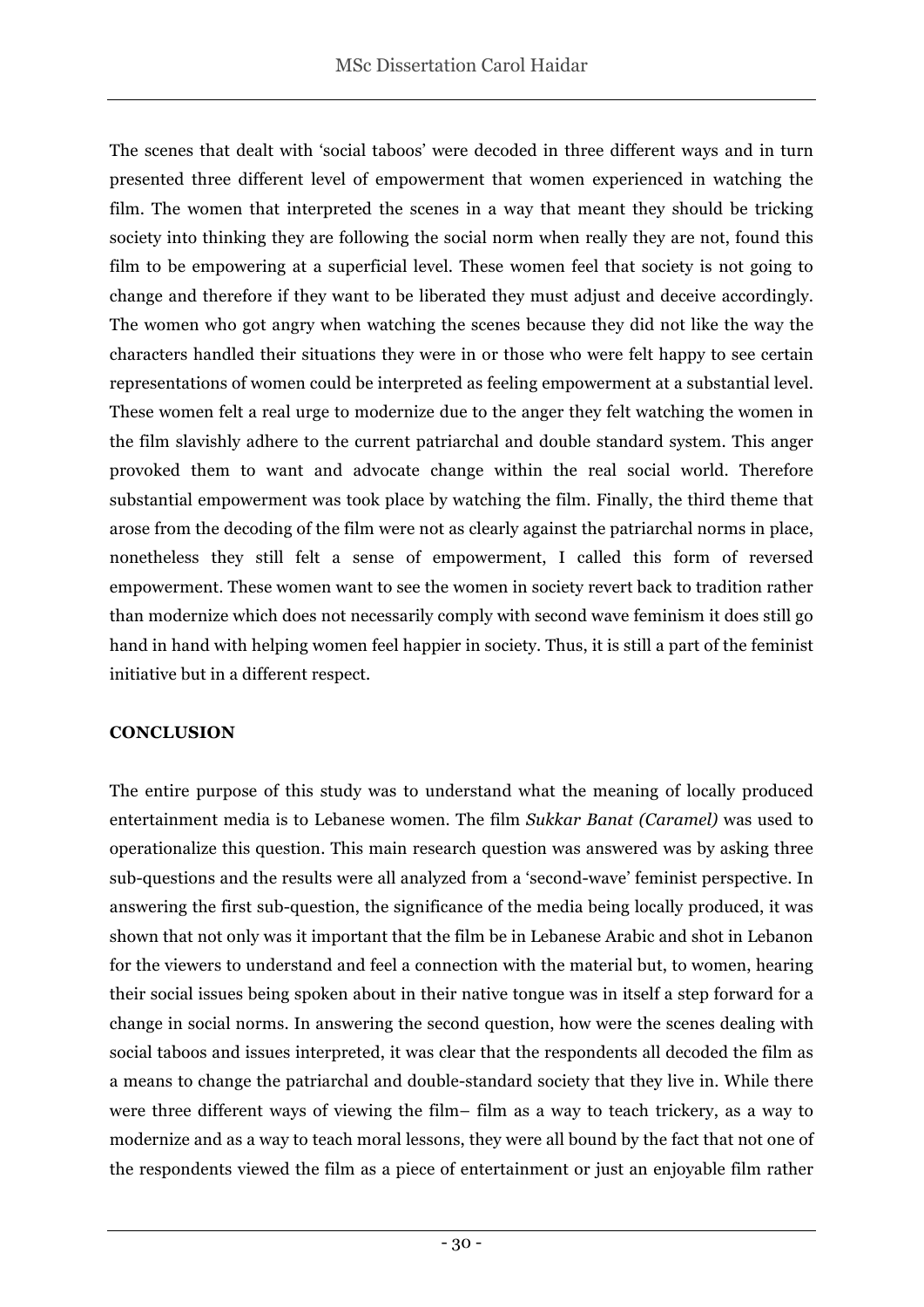they all interpreted it as a tool to change society. The third sub-question, how was the film interpreted in terms of empowerment, was answered by analyzing further the results from the first and second questions. This revealed that the viewers did find this film empowering on different levels- superficial, substantial and reversed, according to three different themes that emerged from the respondents' decoding of the scenes dealing with 'social taboo' and issues.

What all of this implies is that women in Lebanon are not just watching locally produced controversial films, such as *Sukkar Banat*, as a source of entertainment; these films become meaningful to them because they are used as a tool to safely voice their opinions about social norms, a safeguard from individual consequences of speaking or acting against social norms, and an instrument to help drive social change. Due to time, space and scope constraints I was forced to eliminate a number of other sections that would have made this study more comprehensive and further developed in terms of the themes established the results section. One of the most interesting aspects that I was not able to develop and hope that another researcher will is the opinions of the lower class women from more conservative families in Lebanon. It was a bit difficult for me to reach these women and those who I could reach had not watched the film, which is an interesting point in itself, it felt as though these women were not allowed to be exposed to this genre of media thus it would have been interesting to understand why, and what they thought of the film after they had watched it. Further research suggestions would include researching these lower class women's opinions and perhaps the methodology be changed to a triangulation method that included ethnography. It also may be interesting to study the male's perspective of this film, to understand what it means to them.

> "Would you like to see more films like Sukkar Banat?" "Yes, and I want MORE!"

> > (Maryela, Sally, Abeer, Dakhelo, Nazeema, Dalal, Farah, Fatima, Soha, Elisa, Randa)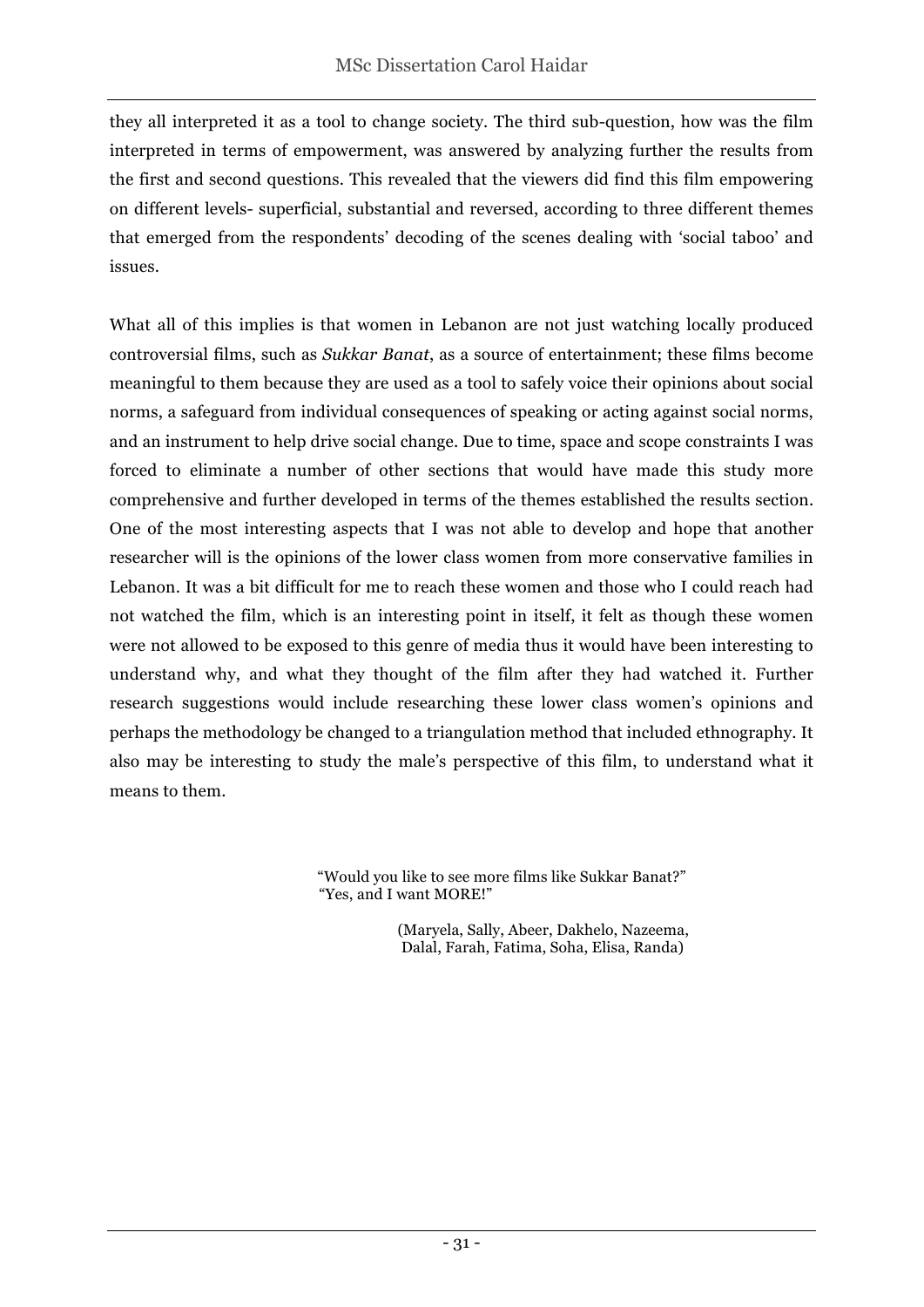#### **References**

- Abu-Lughod, L. (1995). The Objects of Soap Opera: Egyptian Television and the Cultural Politics of Modernity. In: Miller, D. (ed) *Worlds Apart: Modernity Through the Prism of the Local.* London, UK: Routledge. Pp. 190-210.
- Arksey, H. and Knight, P. (1999). *Interviewing for Social Scientists.* London: Sage.
- Beck, L. and Keddie, N (1978). Introduction. In: Beck, L. Keddie, N. (eds). *Women in the Muslim World*. Boston, MA: Harvard University Press. Ch. 1.
- Biltereyst, D. and Meers, P. (2000) The International Telenovela Debate and the Contra-flow Argument: A reappraisal. *Media, Culture & Society*, 22(4): 393–413.
- Blumenthal, D. (1997). *Women and Soap Opera: A Cultural Feminist Perspective.* Connecticut: Praeger Publishers.
- Bryman, A. (2008). *Social Research Methods*. 3rd ed. Oxford: Oxford University Press.
- Cassell, C. (2005). Creating the Interviewer: Identity Work in the Management Research Process. *Qualitative Research*, 5(2): 887-97.
- Charmaz, K. (2001). Qualitative Interviewing and Grounded Theory Analysis. In: Gubrium, J., Holstein (eds). *Handbook of Interview Research: Context and Method*. California: Sage. pp. 675-69.
- Charmaz, K. (2008). Restructuring Grounded Theory. In: Alasuutari, P., Bickman, L., Brannen, J. (eds). *The SAGE Handbook of Social Research Methods*. London: Sage. Ch. 27.
- Corner, J. (1995). *Television Form and Public Address*. London: Edward Arnold.
- Creswell, J. (2009). *Research Design: Qualitative, Quantitative, and Mixed Methods Approaches*. 3rd ed. London: Sage.
- Dhoest, A. (2009). Establishing a Multi-Ethnic Imagined Community?: Ethnic Minority Audiences Watching Flemish Soaps. *European Journal of Communication*, 24(3): 305-23.
- Goffman, E. (1959). *The Presentation of Self in Everyday Life*. London: Penguin Group.
- Gravetter, F. and Forzano, L. (2009). *Research Methods for the Behavioral Sciences*. 3rd ed. California, USA: Wadsworth Cengage Learning.
- Hall, S. (1980). Encoding/Decoding. In: Hall, S., Hobson, D., Lowe, A., Willis, P. (eds). *Culture, Media, Language: Working Papers in Cultural Studies, 1972-1979*. London: Hutchinson. pp. 128-38.
- Harman, D. (2008). *In the Middle-East, Women Directors Unspool Social Commentary*. [Online] Available at: http://www.csmonitor.com/The-Culture/Movies/2008/0215/p13s01-almo.html [Last Consulted: 25 June 2010].
- Healey, M.J., Rowlinson, M.B. (1994). Interviewing Techniques in business and Management Research. In: Wass, V.J., Wells, P.E. *Principles and Practice in Business and Management Research*. Aldershot, USA: Dartmouth. Chapter 5.
- Hoijer, B. (1992). Socio-Cognitive Structures and Television Reception. *Media, Culture & Society*, Vol. 14: 583- 603.
- Hoskins, C. and Mirus, C. (1988). Reasons for the US Dominance of the International Trade in Television Programmes. *Media, Culture and Society*, 10: 499-515.
- Joseph, S. (2002). Civil Society, The Public/Private, and Gender in Lebanon. In: Gocek, F*.* (ed) *Social Constructions of Nationalism in the Middle East.* New York, USA: State University of New York Press. Chapter 7.
- Kraidy, M. and Khalil, J. (2009). *Arab Television Industries*. London: Palgrave Macmillan.
- Kvale, S. (1996). *Interviews: An Introduction to Qualitative Research Interviewing*. California: Sage.
- Laughey, D. (2007). *Key Themes in Media Theory*. Berkshire: Open University Press.
- Lewis, J. (1991). *The Ideological Octopus: An Exploration of Television and its Audience.* London: Routledge.
- Lewis, P., Saunders, M. and Thornhill, A. (2000). *Research Methods for Business Students*. 2nd ed. Essex: Pearson Education Limited.
- Liebes, T. and Katz, E. (1989). On the Critical Abilities of Television Viewers. In: Seiter, E., Borchers, H., Kreutzner, G. and Warth, E. (eds*) Remote control: Television, Audiences and Cultural Power*. London: Routledge. pp. 204-21.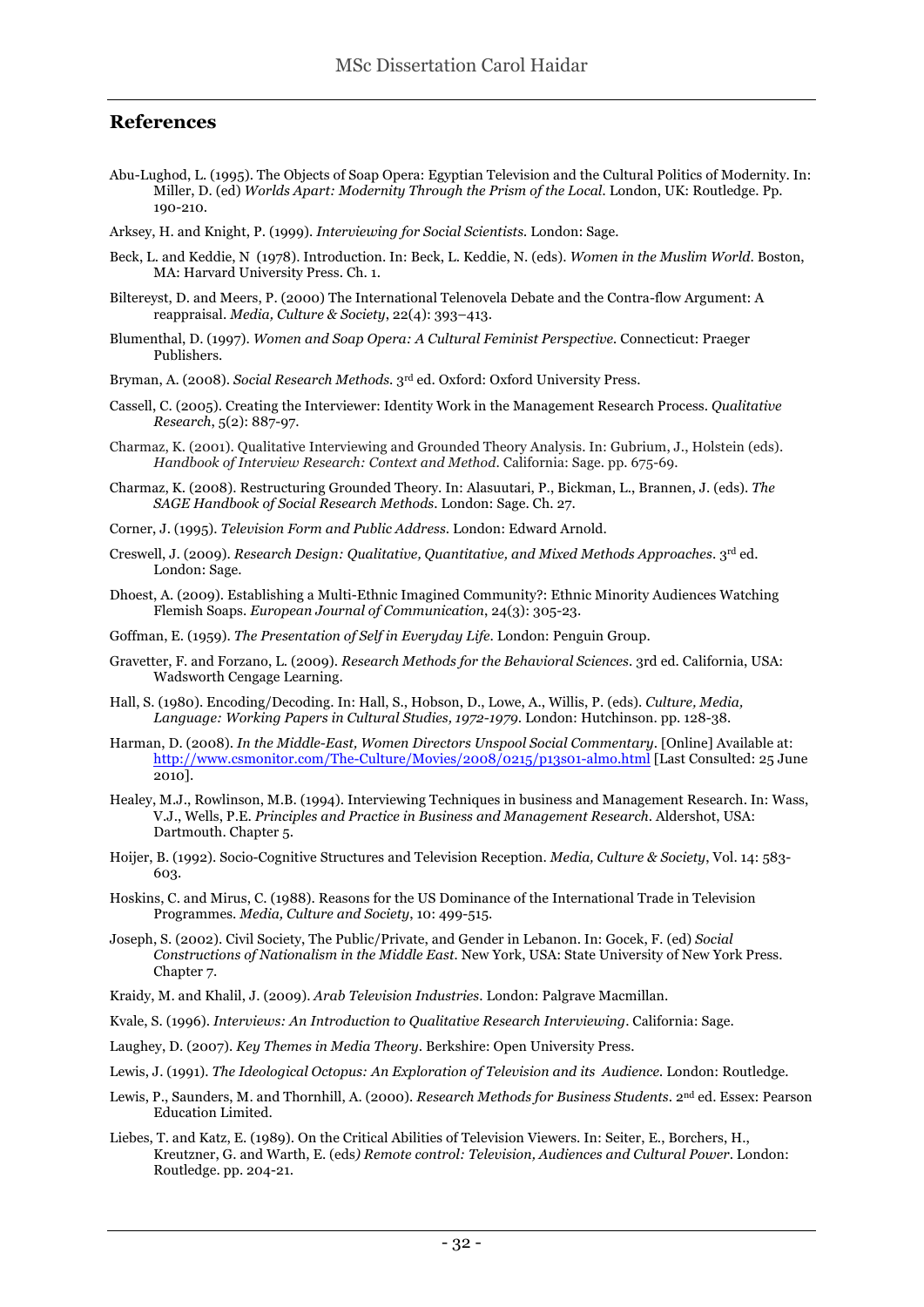- Liebes, T. and Katz, E. (1990). *The Export of Meaning: Cross-Cultural Readings of Dallas*. New York: Oxford University Press.
- Liebes, T. and Katz, E. (1986). Patterns of involvement in television fiction: A comparative analysis. *European Journal of Communication*, 1(2): 151-72.
- Lotz, A. and Ross, S. (2004). Bridging Media-Specific Approaches: The Value of Feminist Television Criticism's Synthetic Approach. *Feminist Media Studie*s, 4(2): 185-202.
- Martin, P., Yancey, T. and Barry A. (1986). Grounded Theory and Organizational Research*. The Journal of Applied Behavioral Science*, 22(2): 141.
- Mason, J. (2002). *Qualitative Researching*. 2<sup>nd</sup> ed. London, UK: Sage Publications Ltd.
- Mathews, J. (1984). *Good and Mad Women: The Historical Construction of Femininity in Twentieth Century Australia.* Sydney: Allen and Unwin.
- Michelle, C. (2007). Modes of reception: A consolidated analytical framework. *The Communication Review*, 10(3): 181-222.
- Minces, J. (1980). *The House of Obedience: Women in Arab Society*. London, UK: Zed Press.
- Moghadem, V. (2007). Women's Empowerment: An Introduction and Overview. In: Moghadem, V. (ed). *From Patriarchy to Empowerment: Women's Participation and rights in the Middle East, North Africa and South Asia.* New York, USA: Syracuse University Press. Ch. 1.
- Nelmes, J. (2003). Representation of Gender and Sexuality. In: Nelmes, J. (ed) *An Introduction to Film Studies*. 3rd ed. New York, USA: Routledge. Ch. 7.
- Neuman, W. (1982). Television and American culture: The mass medium and the pluralist audience. *Public Opinion Quarterly*, 46(4): 471-87.
- Patton, M.Q. (1990). *Qualitative Evaluation and Research Methods*. 2nd ed. California, USA: Sage.
- Patton, M.Q. (2002). *Qualitative Research & Evaluation Methods*. 3rd ed. California, USA: Sage Publications, Inc.
- Pilcher, J. and Whelehan, I. (2004). *50 Key Concepts in Gender Studies*. London: Sage.
- Pollert, A. (1996). Gender and Class Revisited or the Poverty of Patriarchy. *Sociology* , 30(4): 639-35.
- Reinharz, S. (1992). *Feminist Methods in Social Research*. New York, USA: Oxford University Press, Inc.
- Ritchie, J., Lewis, J. and Elam, G. (2003). Designing and Selecting Samples. In: Ritchie, J. and Lewis, J. (eds). *Qualitative Research Practice: A Guide for Social Science Students and Researchers*. London: Sage. Ch. 4.
- Robson, C. (1993). *Real World Research*. Oxford: Blackwell Publishers.
- Sabry, T. (2007). In Search of the Arab Present Cultural Tense. In: Sakr, N. (ed). *Arab Media and Political Renewal*. New York, USA: I.B. Tauris & Co. Ltd. Ch. 10.
- Sakr, N. (2007). *Arab Television Today*. London: I.B. Tauris & Co Ltd.
- Scannel, P. (1991). *Broadcast Talk*. London: Sage.
- Silverman, D. (2000). *Doing Qualitative Research: A Practical Handbook*. London: Sage.
- Straubhaar, J. (2003). Choosing National TV: Cultural Capital, Language, and Cultural Proximity in Brazil. In: Elasmar, M. (ed) *The Impact of International Television: A Paradigm Shift.* New Jersey, USA: Lawrence Elbaum Associates, Inc. Ch. 6.
- Straubhaar, J.D. (1991). Beyond Media Imperialism: Asymmetrical Interdependence and Cultural Proximity. *Critical Studies in Mass Communication*, 8: 39-59.
- Temple, B., Young, A. (2004). Qualitative Research and Translation Dilemmas. *Qualitative Research*, 2(2): 161- 78.
- Syria News Wire. (2008). *Caramel.* [Online] Available at: http://newsfromsyria.com/2008/01/23/caramel/ [Last Consulted 9 July 2010].
- Van Zoonen, L. (1994). *Feminist Media Studies*. London: Sage Publications Ltd.
- Watkins, S.C. and Emerson, R. (2000). Feminist Media Criticism and Feminist Media Practices. *Annals of the American Academy of Political and Social Science*, 571(September): 151- 66.
- West, C. (1989). Review of Gender and Power. *American Journal of Sociology*, 94: 1487-49.
- Trepte, S. (2003). The Intercultural Perspective: Cultural Proximity as a Key Factor of Television Success. In: ICA Conference. *Predicting the Success of TV Programs- An Interdisciplinary Approach.* San Diego, USA. June 23-27 2003.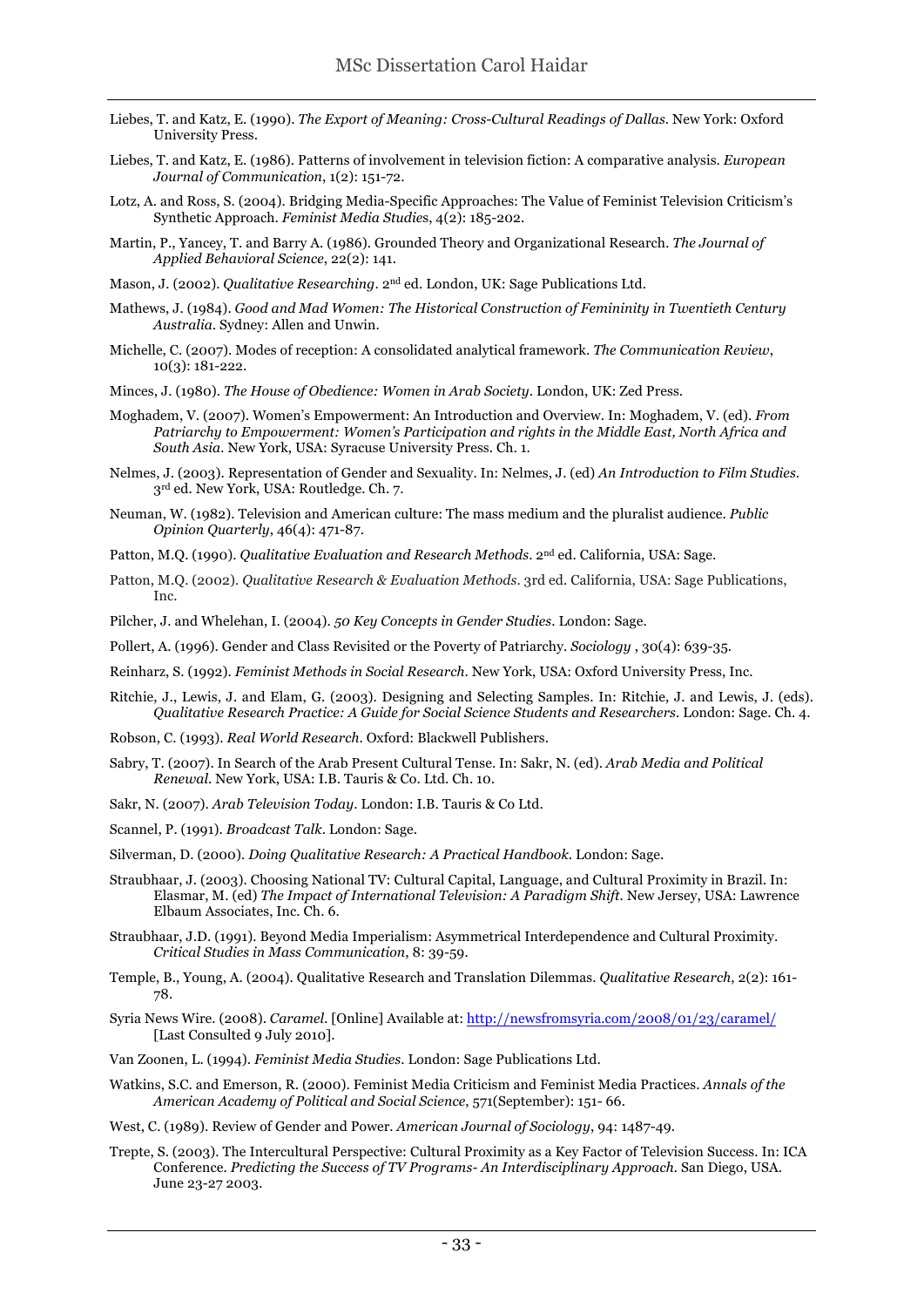- United Nations Development Programme, Regional Bureau for Arab States (UNDP/ RBAS). (2006). *The Arab Human Development Report (2005): Towards the Rise of Women in the Arab World*. New York, USA: UNDP.
- Rahbani, L. (2010). Women in Arab Media: Present but not Heard. To be presented at Standford University California. February 16 2010.
- Whelehan, I. (1995). *Modern Feminist Thought: From the Second Wave to 'Post-Feminism'*. Edinburgh: Edinburgh University Press Ltd.